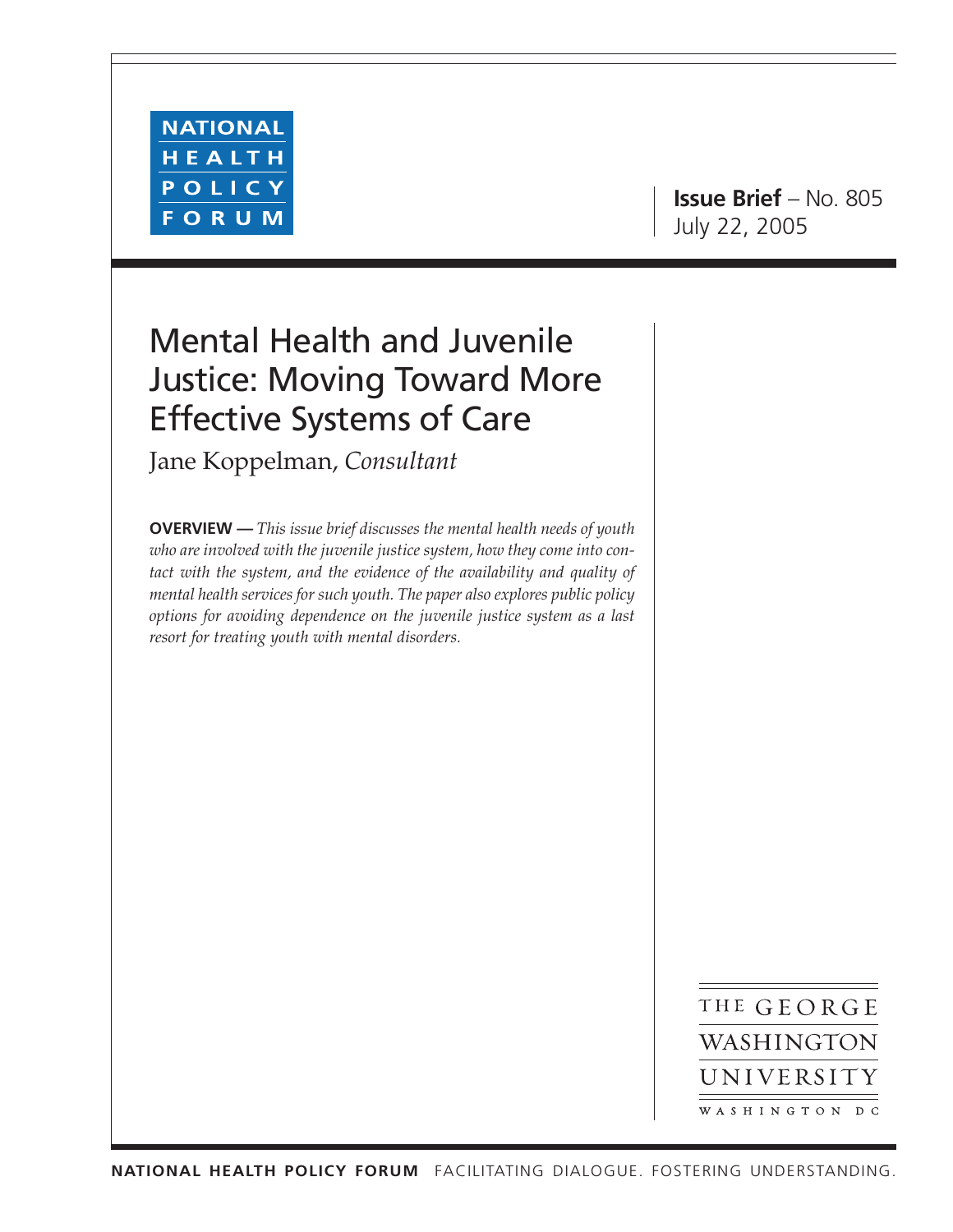# Mental Health and Juvenile Justice: Moving Toward More Effective Systems of Care

Interviews with mental health experts, correctional officials, and parents, along with media reports and congressional investigations, confirm that the juvenile justice system is being used as a system of last resort for many children with mental disorders. The consensus is that these children would be more effectively served in the community, and that mental health services provided by the juvenile justice system are inadequate to meet the need. Available evidence suggests that more than 70 percent of the children in the juvenile justice system have a mental health disorder and approximately 20 percent have a serious mental illness.<sup>1</sup>

These children with mental health disorders land on the doorstep of the juvenile justice system in a number of ways. Some parents have their children arrested for minor infractions because they cannot find or afford mental health care and the child's behavior has begun to threaten his or her personal safety and that of the family. Other children get arrested on their own by committing minor offenses, such as drinking in public and vandalism. Still other children have committed serious crimes that most agree require secure placement in the justice system.

Two major, government-level investigations in particular have triggered the concerns of federal policymakers. A 2003 study by the General Accounting Office (GAO, now called the Government Accountability Office) found that some 9,000 families relinquished custody of their children to the juvenile justice system for the sole purpose of accessing mental health services they could not otherwise find or afford.<sup>2</sup> An ongoing series of investigations conducted by the Justice Department uncovered severe physical and sexual abuses of youth in juvenile detention facilities, and also found that mental health services were frequently unavailable or inappropriate to meet the need in these facilities.<sup>3</sup>

These reports have shed light on serious flaws in the child mental health delivery system in the United States: missed opportunities for early intervention by other systems (education, public mental health, Medicaid, private insurance); an underdeveloped system of communitybased care needed for children with serious mental disorders to stay out of institutions; a juvenile justice system unequipped to handle the demand for mental health care, which in certain areas is even unsafe to house these children. In a "get tough" political climate toward crime, **National Health Policy Forum** Facilitating dialogue. Fostering understanding.

2131 K Street NW, Suite 500 Washington DC 20037

202/872-1390 202/862-9837 [fax] nhpf@gwu.edu [e-mail] www.nhpf.org [web]

**Judith Miller Jones** *Director*

**Sally Coberly** *Deputy Director*

**Monique Martineau** *Publications Director*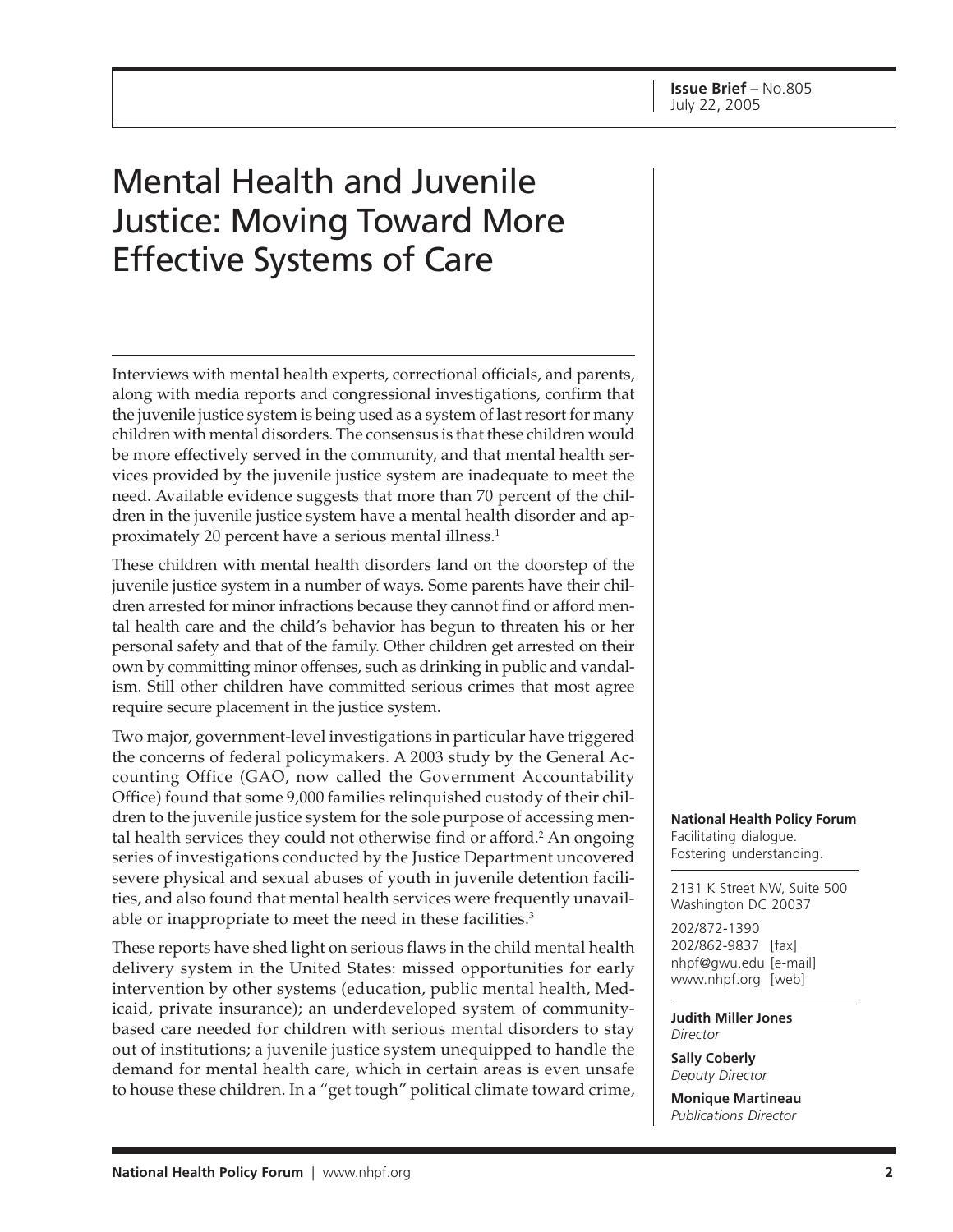these reports have also revealed the challenges policymakers face in garnering political support to improve mental health care for a population of children whose behavior is delinquent.

The issues have raised many questions for which there are little, if any, large-scale data to support answers. Exactly how many mentally ill children are in the juvenile justice system? How many entered that system because they could not get help earlier? What kind of mental health care do they get once in the system? How many of them would have ended up in juvenile justice despite receiving adequate attention from other agencies?

While efforts are being made to answer these questions, lawmakers are beginning to take action. There is widespread agreement that many youth involved in the justice system are experiencing mental illnesses; that public policies should not be designed so that incarceration is a solution for receiving mental health care; that many children who have committed minor offenses would be more effectively served in the community if such care were available; and that youths with mental illnesses who pose a danger and need to be incarcerated should receive adequate treatment so they can function upon release.

A number of efforts are under way at the local, state, and federal levels to improve these circumstances. Strategies are being developed to beef up the infrastructure of community-based care so that children's problems will be detected and treated early on—and that they will have a better chance of avoiding the juvenile justice system. For those who do meet with the system, new screening and assessment tools are being used by police officers, juvenile courts, and detention facilities to identify children's mental health problems. Programs are being tested that would help divert children from detention halls to community-based programs. And there is increasing attention to the quality of mental health care for those who must be incarcerated. These efforts, which require bureaucratic creativity and agency collaboration, hold lessons for wide-scale policy improvements.

This issue brief describes the mental health needs of children who come into contact with the juvenile justice system, how they fall into the system, and what is known about the adequacy of mental health care for justice system–involved youth. It also examines policy options for preventing the incarceration of youth with mental disorders.

#### **MENTAL HEALTH PROFILE OF YOUTHS WHO ENCOUNTER THE JUVENILE JUSTICE SYSTEM**

Some general comments can be made about the youth who come into contact with the juvenile justice system. They are likely to be minorities (blacks and Hispanics comprise 68 percent of youth in detention halls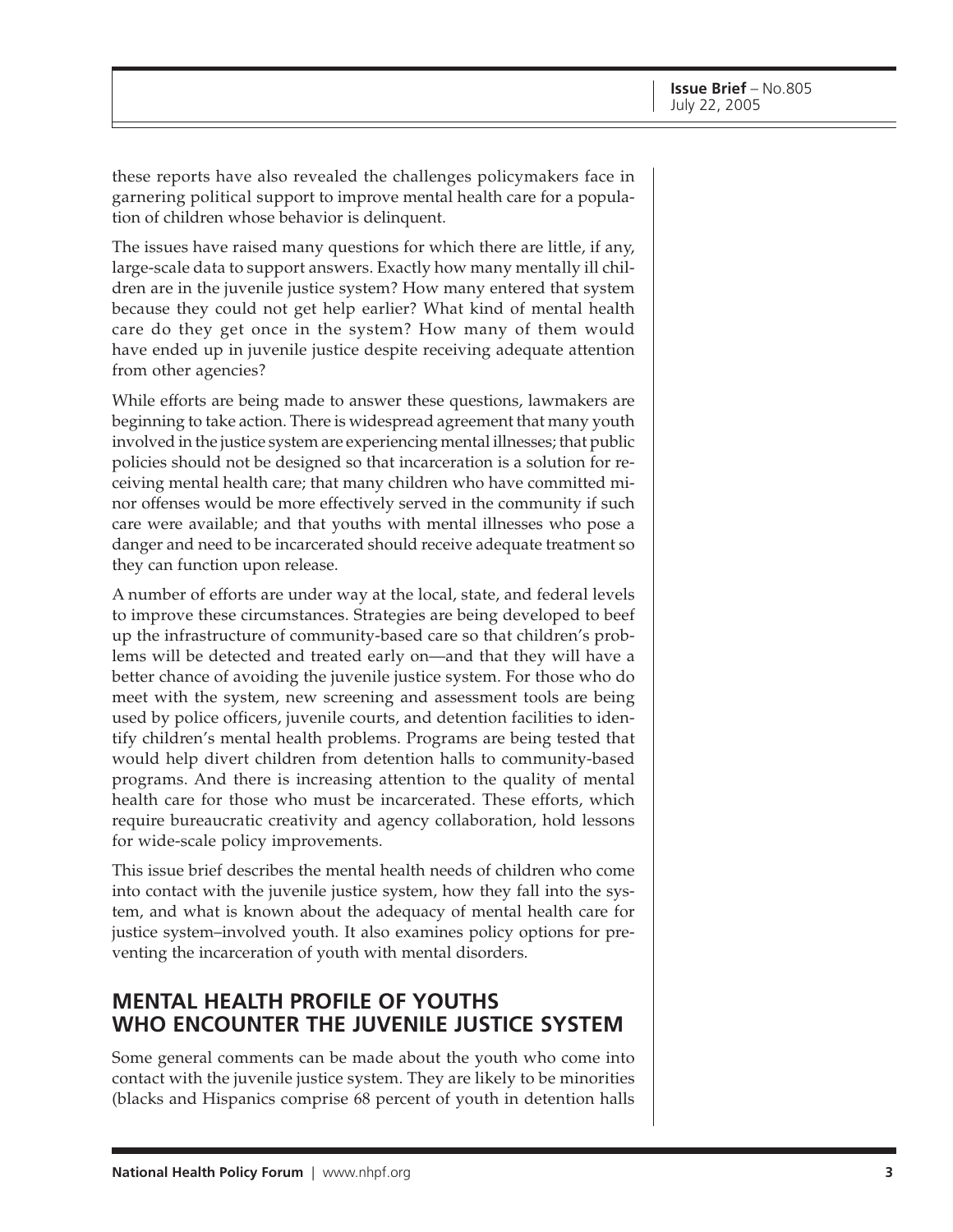and training centers) and from low-income families. Generally, their demographic profiles suggest they do not have adequate health care insurance coverage.4

#### **Prevalence of Disorders**

When it comes to understanding the prevalence, as well as the severity, of mental disorders among these children, policymakers have little data to go on. The federal government does not collect such information. Smaller-scale studies have revealed, however, that the prevalence of mental disorders among children in the juvenile justice system is much larger than that of the general child population. Nearly two-thirds of males and three-quarters of females in the juvenile justice system have at least one psychiatric disorder, compared with about 20 percent of all children (Figure 1).<sup>5</sup> This means that they meet criteria established by the American Psychiatric Association as having behaviors outside the norm, largely caused by chemical or neurological imbalances.

#### **Types of Disorders**

One major study conducted in 2002 found that half of males and almost half of females in the juvenile justice system had a substance abuse disorder, 11 percent of both sexes had attention deficit hyperactivity disorder (ADHD), and 11 percent of males (20 percent of females) had major clinical depression. In addition, more than 40 percent had a disruptive disorder—either oppositional defiant disorder, which manifests



## **FIGURE 1**

*Source: Table 2 of L. A. Teplin* et al.*, "Psychiatric Disorders in Youth in Juvenile Detention,"* Archives of General Psychiatry*, 59, no. 12, (December 2002): 1136.*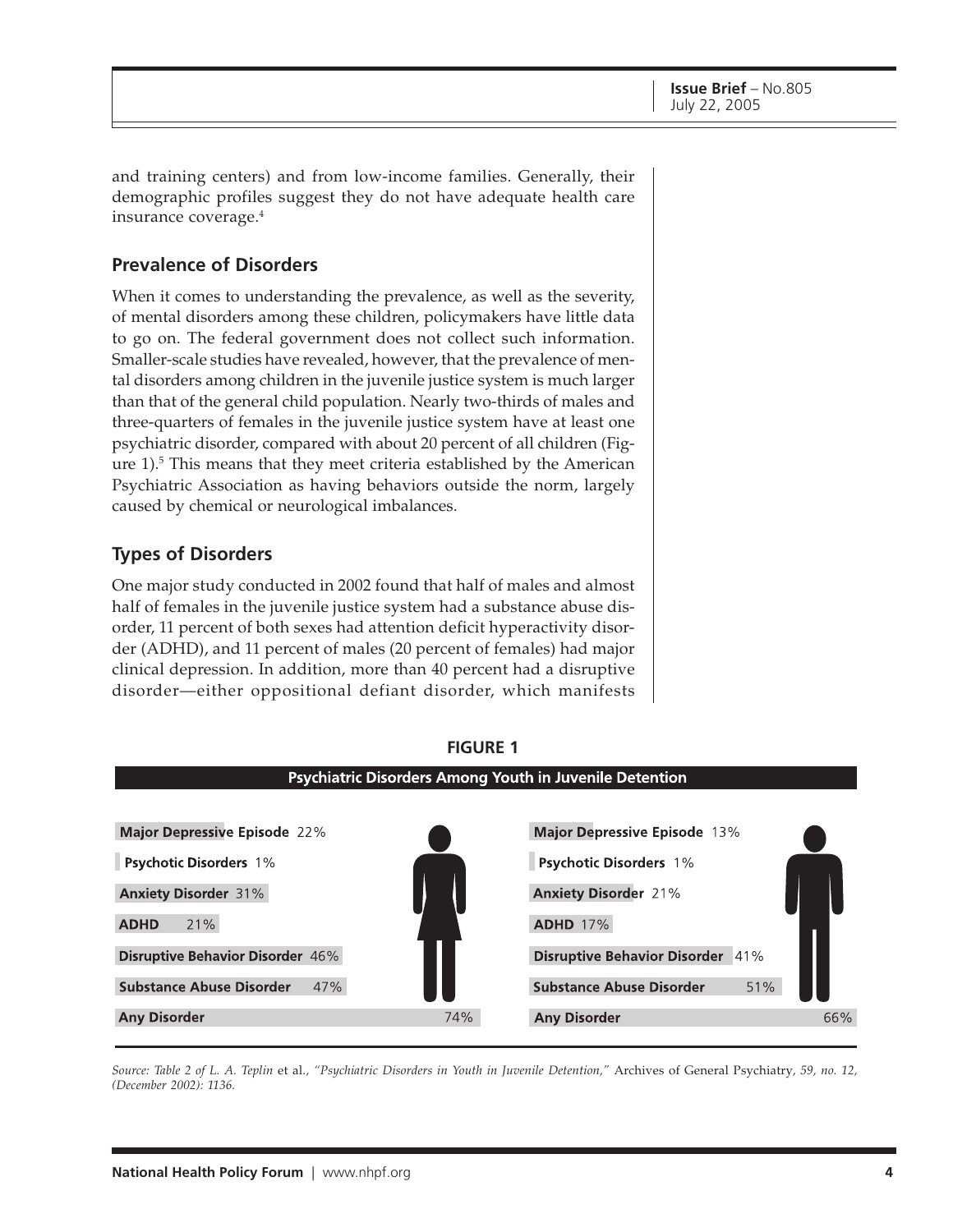early in childhood, or a conduct disorder, which often emerges later.<sup>6</sup> Both disorders are characterized by antisocial behavior, fighting, and disrespect for rules. Behavior is more severe with a conduct disorder.

Disruptive and conduct disorders are thought to be caused by a combination of genetic vulnerability and negative environmental factors, such as poverty, parental neglect, marital discord, parental illness, or parental alcoholism. Adolescents with a conduct disorder have been found to have impairment in the frontal lobe of the brain, an area that affects the ability to plan, to avoid harm, and to learn from negative consequences.<sup>7</sup> Another study found that 11 percent of juvenile detainees met criteria for post-traumatic stress disorder and that more than half had witnessed violence that precipitated their trauma.<sup>8</sup>

#### **Severity**

Some studies have found that about 20 percent of children in the juvenile justice system have serious mental disorders—sometimes one, but usually a combination of conditions (for example, bipolar, ADHD, schizophrenia, disruptive disorder) that severely impairs their ability to function in their families, schools, and communities. Their disorders lead them to be noticeably disruptive or withdrawn.<sup>9</sup> Often, child abuse has exacerbated their condition(s). An estimated 25 to 32 percent of youth in the juvenile justice system have been either physically or sexually abused.<sup>10</sup>

A number of studies have found that children with serious mental disorders in the juvenile justice system resemble similarly diagnosed children in the public mental health system. Both groups of diagnosed children are characterized by similar rates of committing minor crimes, failing in school, being disruptive, being poor, and suffering family trauma.<sup>11</sup>

#### **ENTERING THE SYSTEM**

There are no systematic data to map and quantify the different routes by which children with mental disorders enter the juvenile justice system. Some enter because they are in crisis, because there are no privately or publicly funded inpatient beds that are available or affordable, or because their parents are encouraged to press charges for minor infractions in order to place their children in a supervised setting. Surveys indicate that parents are told their children will get the mental health services they need in the juvenile justice system.12

Many (whose disorders may or may not have been identified) have committed nonviolent crimes and are arrested without their parents' help. Although there are no national data on the types of crimes committed by youth with mental disorders, some regional surveys are available. For instance, the Texas Youth Commission found that, in 1995, 67 percent of offenses by mentally ill children were not violent.<sup>13</sup>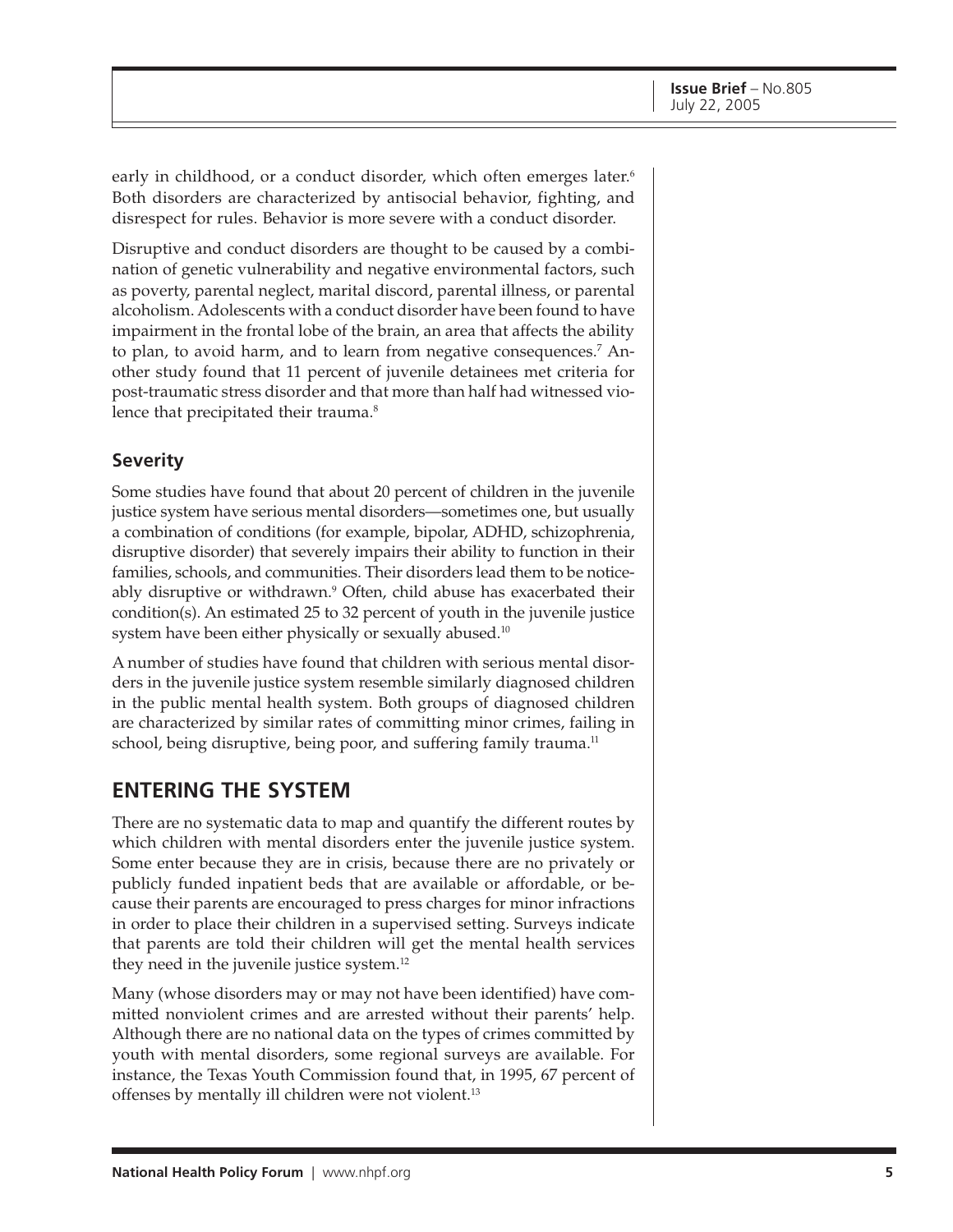A minority of children in the juvenile justice system have committed violent crimes that most agree require incarceration. Data are scarce on the proportion of incarcerated youth with mental disorders who have committed violent crimes (murder, rape, robbery, aggravated assault). Among the overall juvenile detainee population, the Department of Justice (DOJ) in 2001 reported that 16 percent of all crimes committed by juveniles were violent.<sup>14</sup>

Custody relinquishment for the sole purpose of accessing mental health care is an issue of concern to policymakers. In 1999, a survey released by the National Alliance for the Mentally Ill found that 20 percent of parents of children with serious mental disorders were told by authorities that they needed to relinquish custody to either the child welfare or juvenile justice systems to get the intensive mental health services their children needed.<sup>15</sup> In these cases, families know that their children have a serious mental disorder and are unable to find—or afford—mental health care. A number of reports have established a direct connection between lack of access to community-based services and entry into, or detention within, the juvenile justice system. In cases where a child's behavior has become so disruptive that he or she requires supervised care, placing the child with juvenile justice may appear to be the only way to access such services. When available,

residential treatment or inpatient psychiatric care is free, if ordered by the courts. In some areas, judges can get preference for community-based beds in residential treatment centers (RTCs) or hospitals when there are waiting lists.

**In April 2003, GAO reported that at least 12,700 families relinquished custody of their children for the sole purpose of trying to gain mental health services for them.**

In April 2003, GAO reported that at least 12,700 families relinquished custody of their children for the sole purpose of trying to gain mental health services for them. Many of these families did not qualify for Medicaid, which offers the most comprehensive array of services these children need to stay at home. Most often, these families did not have private insurance that covered such services, or they had exhausted their annual coverage limits. In about 9,000 of these instances, children went to the juvenile justice system. The rest were placed in the child welfare system, where they immediately qualified for Medicaid.<sup>16</sup>

A 2004 congressional study offered some insight into how the juvenile justice system is acting as a way station for many children who cannot access community-based mental health care. It found that two-thirds of juvenile detention facilities hold youth who are waiting for such treatment. In many instances, these youth had committed minor offenses and judges ordered them to be placed in a psychiatric hospital unit, RTC, or outpatient care, but nothing was available. They remained in detention halls until a slot was open. Over a period of six months, according to the report, nearly 15,000 incarcerated youth were waiting for community mental health services to become available, representing 7 percent of all youth in juvenile detention.<sup>17</sup>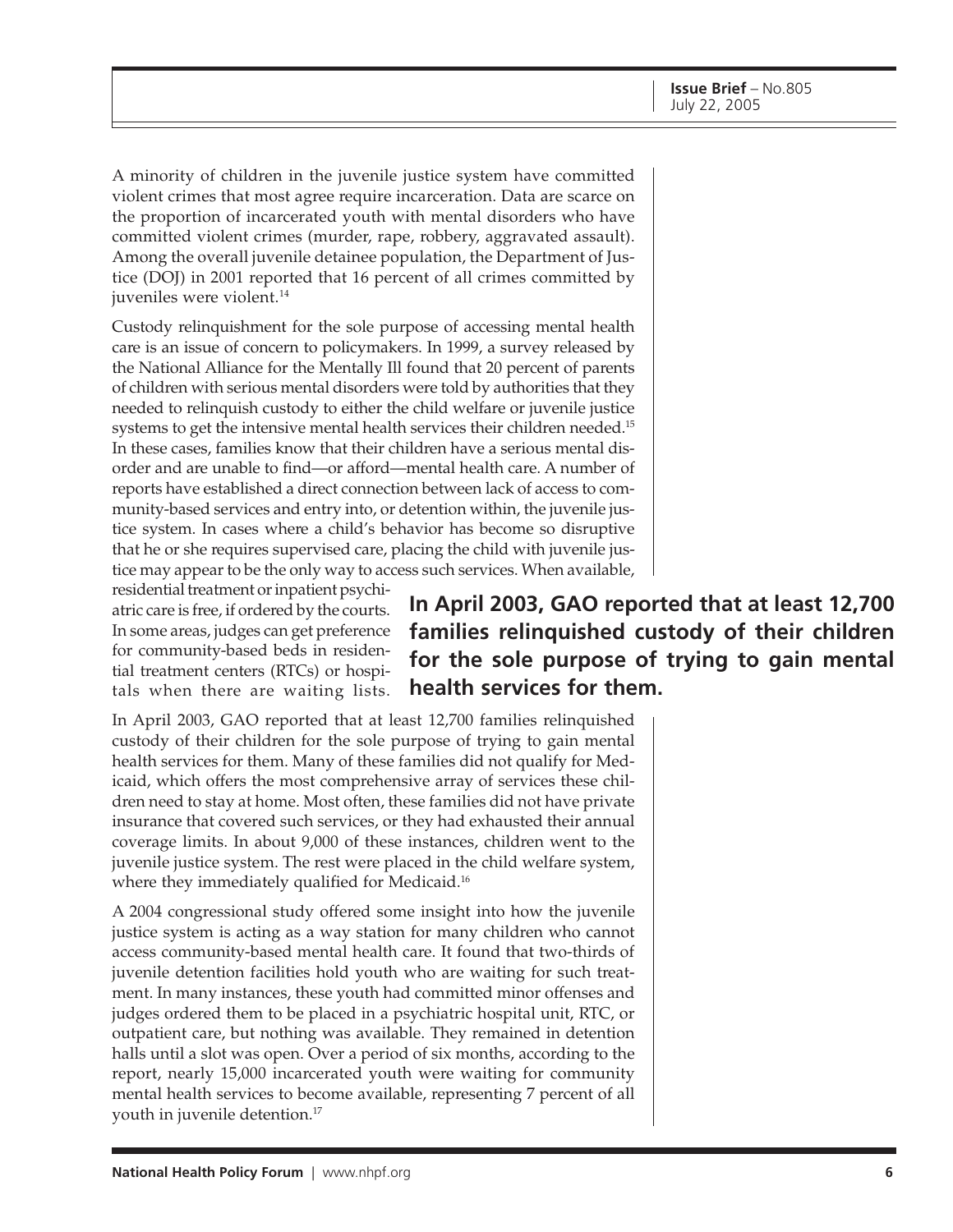#### **The Systems Shuffle**

A 2002 report on the California Juvenile Justice system aptly describes how many children with mental disorders come to the juvenile justice system after failure in dealing with other systems:

"We are looking at a population who unfortunately seem to have a career pathway through the multiple public service systems, with the ultimate destination of the juvenile justice system. This career pathway begins with the identification of mental health needs by a child care teacher at age 5. It continues with a referral for special education at age 7, interaction with mental health and child welfare at age 9, and inpatient psychiatric hospitalization at age 12. The career pathway ends with involvement in the juvenile justice system at age 14. Not only does this alarming pathway point to the many failed opportunities for intervention…it also shows that by the time a youth reaches juvenile probation, he/she is likely to have experienced years of abuse, neglect, trauma, poverty, failed services, and institutional bias."18

Although the special education system is mandated to serve children with serious mental disorders, they are frequently unidentified or mislabeled as learning disabled and miss the opportunity to receive care early on. Private insurance plans contain coverage limits and gaps for both institutional and community-based care. States also vary in the extent to which Medicaid pays for community-based care. (Difficulties in funneling public and private insurance to support community-based services make it difficult for states to expand these systems.) For a more detailed discussion, please see "Children with Mental Disorders: Making Sense of Their Needs and the Systems That Help Them."19

The public mental health system, which serves lower-income children, provides a rich array of services in some communities but is not specifically mandated to serve children and has recently cut many services due to state budget shortfalls. State public mental health budgets are usually not large to begin with; they most often pale in comparison to child welfare, Medicaid, and juvenile justice budgets.

Child welfare and juvenile justice are considered systems of last resort for children with serious mental disorders. Although the child welfare system is required to serve abused and neglected children, including those children whose parents voluntarily place them, it is not always the final stop for children with serious mental disorders—especially those who are misbehaving. "As a kid becomes more delinquent, child welfare tends to hand them off to juvenile justice," says Ned Loughran, executive director of Council of Juvenile Correction Administrators. "Sometimes they get so frustrated in working with the kid, they'll help the parents get the kid [criminally] charged….The shuffle happens when one agency washes their hands of a child. The problem is, when they all wash their hands, a judge says, 'They're going to corrections.' There they have to be served."20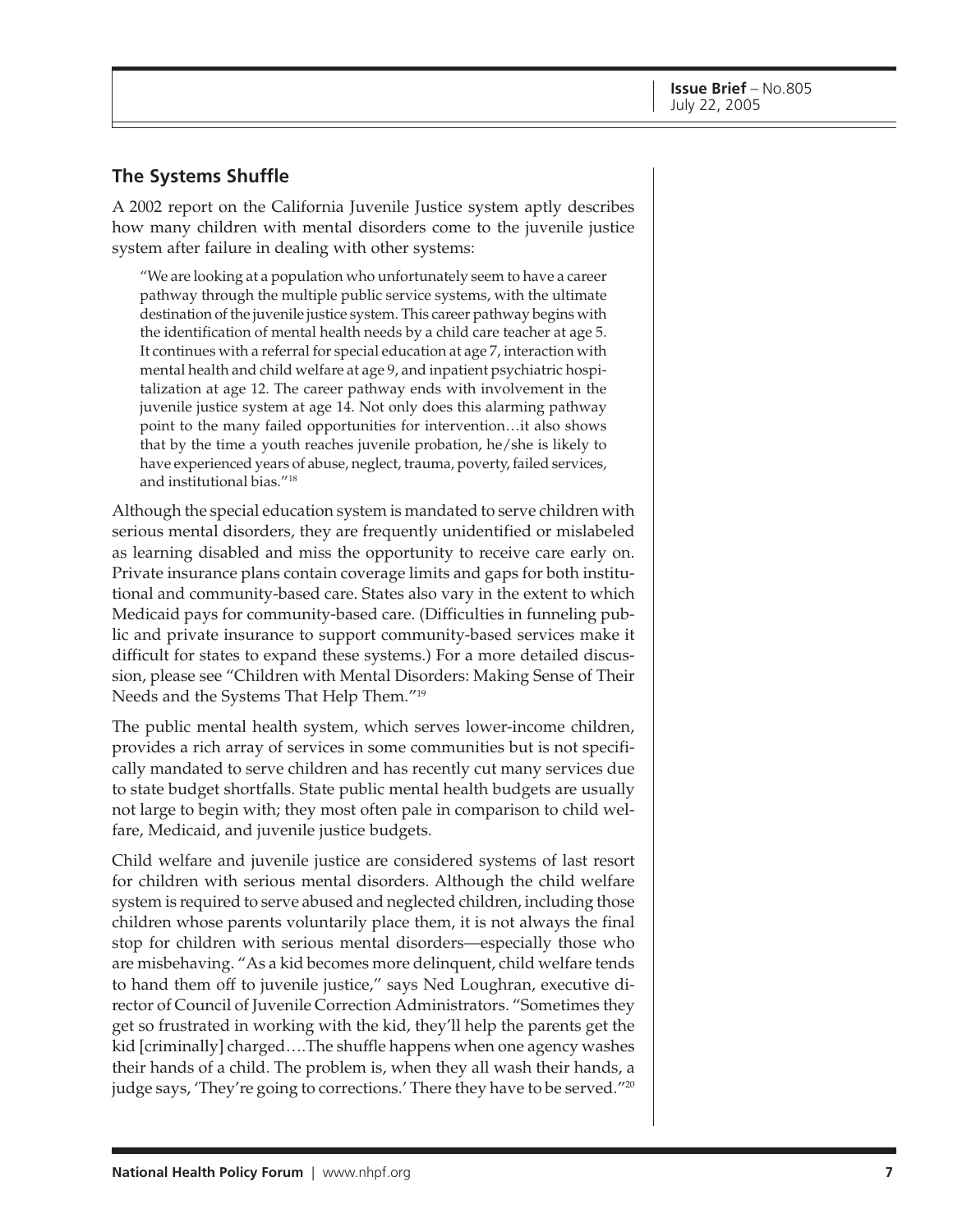#### **Underdeveloped Infrastructure**

Although states, the federal government, and localities have begun to provide community-based mental health care for these children, available evidence indicates that these systems are underdeveloped in many areas. Again, no national data exist on the adequacy of community-based care for children with serious mental disorders. But news reports and numerous studies, including the Surgeon General's *Report on Mental Health*, point to a shortage of both outpatient community-based care and inpatient beds for children. Overall, for adults and children, the number of inpatient psychiatric beds per capita has dropped by 62 percent since 1970. Declines have been most dramatic for publicly run (state and county) facilities, which have closed 89 percent of inpatient psychiatric beds per capita.<sup>21</sup>

It is difficult to quantify how much of the placement of children in the juvenile justice system is attributable to a shortage of inpatient beds, or to a shortage of

# **The Children's Services Program helps communities provide a range of intensive home-based services to help children avoid being institutionalized.**

outpatient care that is placing too much demand on inpatient slots. As noted by the President's New Freedom Commission on Mental Health, there are no national data assessing the types of community-based services that may be in short supply. Nor is there a national consensus on the number of mental health inpatient beds that are needed to complement an ideal community-based system of care for children.<sup>22</sup>

To begin to address the dearth of community-based services for children with serious mental disorders, SAMHSA has been running the Children's Services Program since 1997. The program gives communities grants in order to build the infrastructure to provide a range of intensive homebased services to help children avoid being institutionalized. In fiscal year 2004, the Children's Services Program operated in 40 to 60 communities at an annual budget of \$102 million. During the calendar year 2004, it served 6,000 of a pool of 3 million eligible children.<sup>23</sup>

#### **Medicaid's Role**

The details of Medicaid implementation reveal the program's untapped potential to be a larger funder of community-based care. They also suggest how barriers to states' and providers' use of Medicaid have stymied growth of the community-based infrastructure. About 20 percent of all children with a mental health problem are publicly insured, mostly through Medicaid.<sup>24</sup> In 1998, Medicaid covered 24 percent of all children's mental health expenditures.25

Compared with most private insurance plans, Medicaid provides the richest array of benefits needed by children with serious mental disorders to remain at home. Under Medicaid's Early and Periodic Screening, Diagnosis, and Treatment (EPSDT) program, children are entitled to any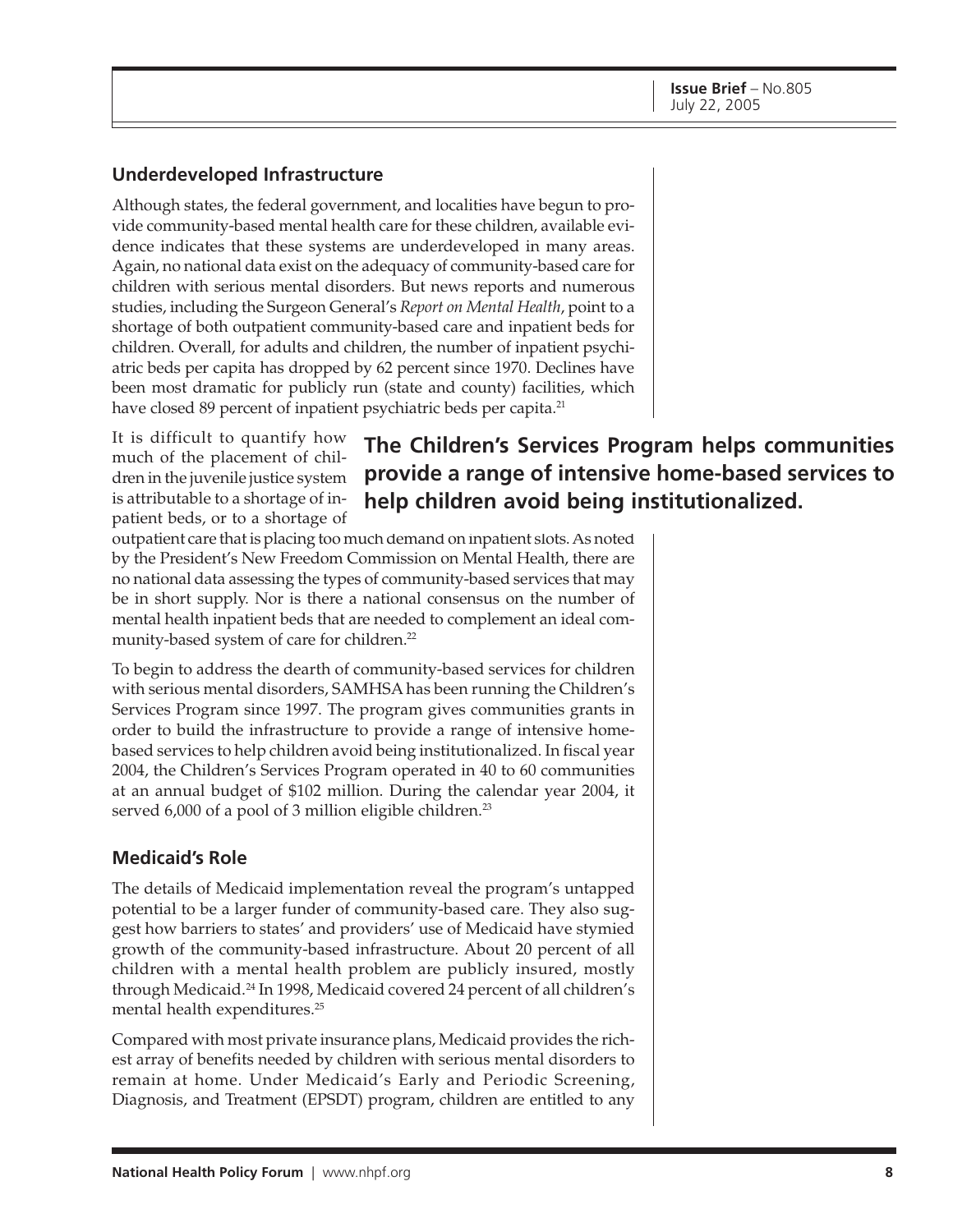service needed to treat a condition as long as it is deemed medically necessary. (In practice, numerous studies have documented that EPSDT is unevenly implemented, and that many children fail to receive the services to which they are eligible.) Although EPSDT entitles children to necessary health care, receiving such care can be complicated, particularly when the services are not generally covered under a state's Medicaid plan.

A major stumbling block for families seeking Medicaid coverage for children with serious mental disorders is that a number of states do not define, or list, the services available under their state Medic-

## **Many states do not define the services available under their state Medicaid plans, leaving providers unsure whether the state will reimburse them and parents unsure what services are available.**

aid plans. This is far more often the case for intensive community-based services than for residential care. Without definitions, there are no billing codes or payment rates for providers to use, leaving providers unsure whether the state will reimburse them and parents unsure what services are available. "Unless a service is in your state plan, it becomes debatable about which of them are covered," says Janet Schalansky, former Medicaid director in Kansas.<sup>26</sup> According to a 1999 report released by the Bazelon Center for Mental Health Law, "Families are then left to fight, service by service, treatment by treatment, for the care their child needs."27

The Bazelon report documented how many state Medicaid plans define services for both Medicaid fee for service and managed care arrangements (most Medicaid children with serious mental disorders are in fee for service care). Among the range of intensive community-based services most helpful to children with serious mental disorders, the report found that child respite care was listed as a covered service in only 11 states; family support was listed in 19 states. More commonly defined services were therapeutic foster care (20 states), independent living skills training (30 states), and school-based day treatment (30 states). Although not universal, the most frequently defined benefits listed in this area were day treatment outside of schools (42 states), targeted case management (42 states), and intensive home-based services (35 states).<sup>28</sup>

Residential services such as care in hospital psychiatric beds or RTCs were defined by most, but not all, Medicaid plans. Ninety percent of programs defined hospital services; 31 states listed RTCs. (The vagueness of Medicaid state plans has confused some residential treatment facility operators. Advocates in some states report that RTCs will not accept Medicaid children unless custody has been relinquished to either child welfare or juvenile justice—systems they are sure will pay them.29) Only 20 states listed coverage for therapeutic group homes (small settings of 16 or fewer beds), and 40 percent of Medicaid plans defined residential crisis programs (in lieu of hospital placement) as a benefit.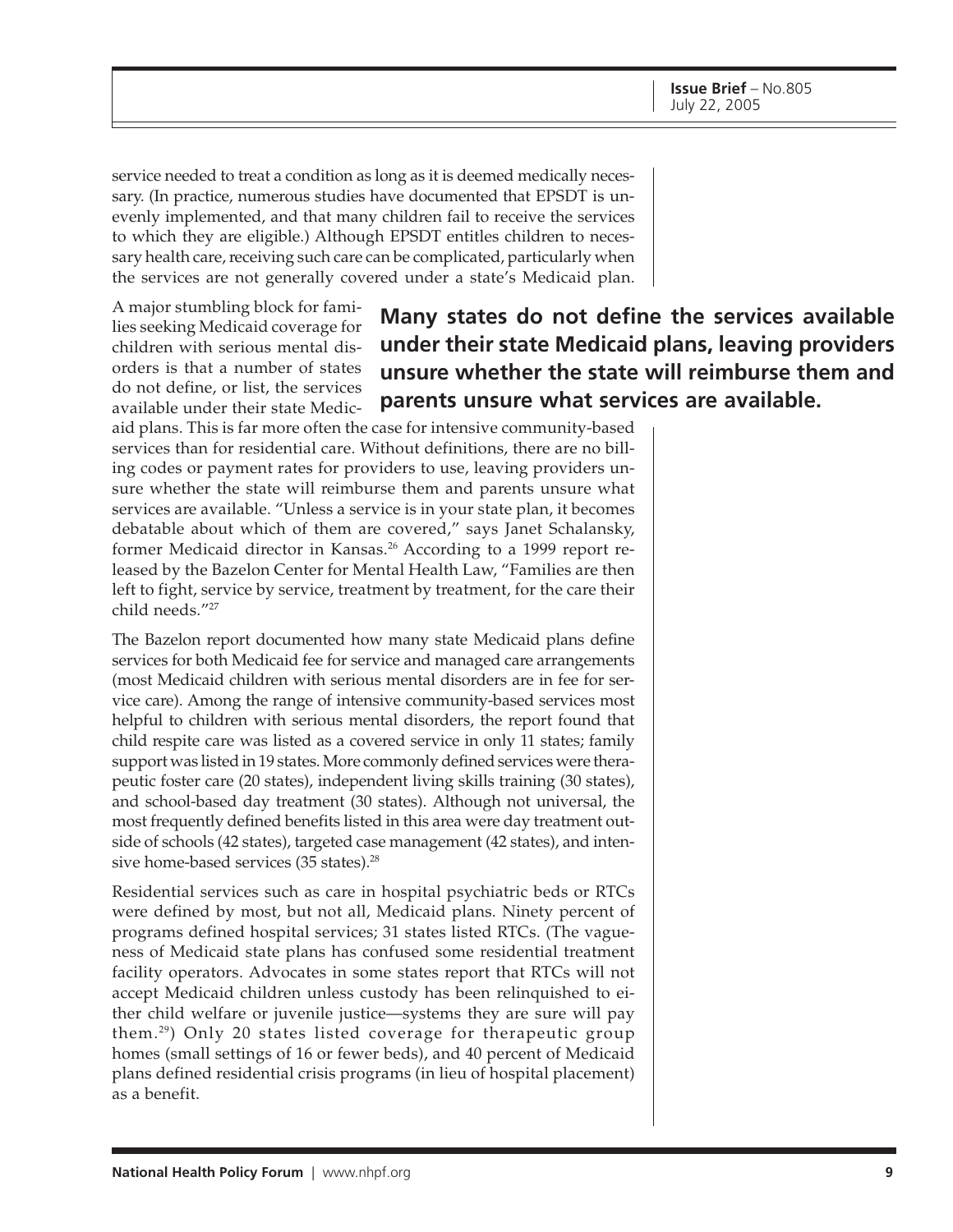## **LAST STOP: JUVENILE JUSTICE**

Since 1899, with the launch of the first juvenile court by social reformers in Chicago, the juvenile justice system has operated with a distinctly different set of goals than the criminal justice system for adults. Based on the civil law doctrine of "parens patriae" (state as parent), juvenile courts were designed primarily not to punish, but to act in the best interests of children. As an Urban Institute paper notes, the court was set up "to investigate the factors that caused youth to go astray and then devise a package of sanctions and services that would set them back on the right track."30 Mental health services are part of this package.<sup>31</sup>

#### **Shifting Goals**

During the last two decades, however, experts have noted that a "get tough" attitude on crime has permeated the juvenile justice system, as state legislatures have taken a number of measures to move children through the adult court system. Many of these actions came on the heels of rising juvenile violent crime rates. Between 1980 and 1994, arrest rates for juvenile violent crimes increased by 62 percent.32 By the end of the 1990s, nearly all states enacted or expanded laws that gave juvenile court judges discretion to transfer certain cases to adult court. (In 1960, only half of all states had these laws in place, and transfer cases typically involved serious and violent crimes). A number of states also passed laws that required judges to transfer certain categories of crimes, as well as youths with certain prior arrest records, to adult court.

The greatest impact on juveniles being tried as adults has been state laws that lower the age at which youths can be tried in adult courts. As of 1997, ten states excluded all 17-year-olds from juvenile courts; another three states excluded all 16-year-olds. About 220,000 law violations committed in 1996 by youths under 18 were excluded from juvenile court because of such age limits. One of the effects of these laws has been that violent offenses are no longer the primary cases being transferred to adult court. At least half of the youths transferred to the adult court system have committed property and drug offenses. (Interestingly, trends in youth violent crime have recently reversed. The juvenile violent crime arrest rate in 2002 was at its lowest level since 1980—47 percent below the peak rate of 1994—according to the National Center for Juvenile Justice.33)

These data are startling to many because some children are being sent to adult prisons for relatively minor crimes. "The downside to children who are processed as adults is that they get mixed in with all of the adults in jail and prison," says Joe Cocozza, director of the National Center for Mental Health and Juvenile Justice. "But there is some argument in the field that they'll probably end up getting better access to mental health services and evaluation. At the adult level, in jails and in facilities, there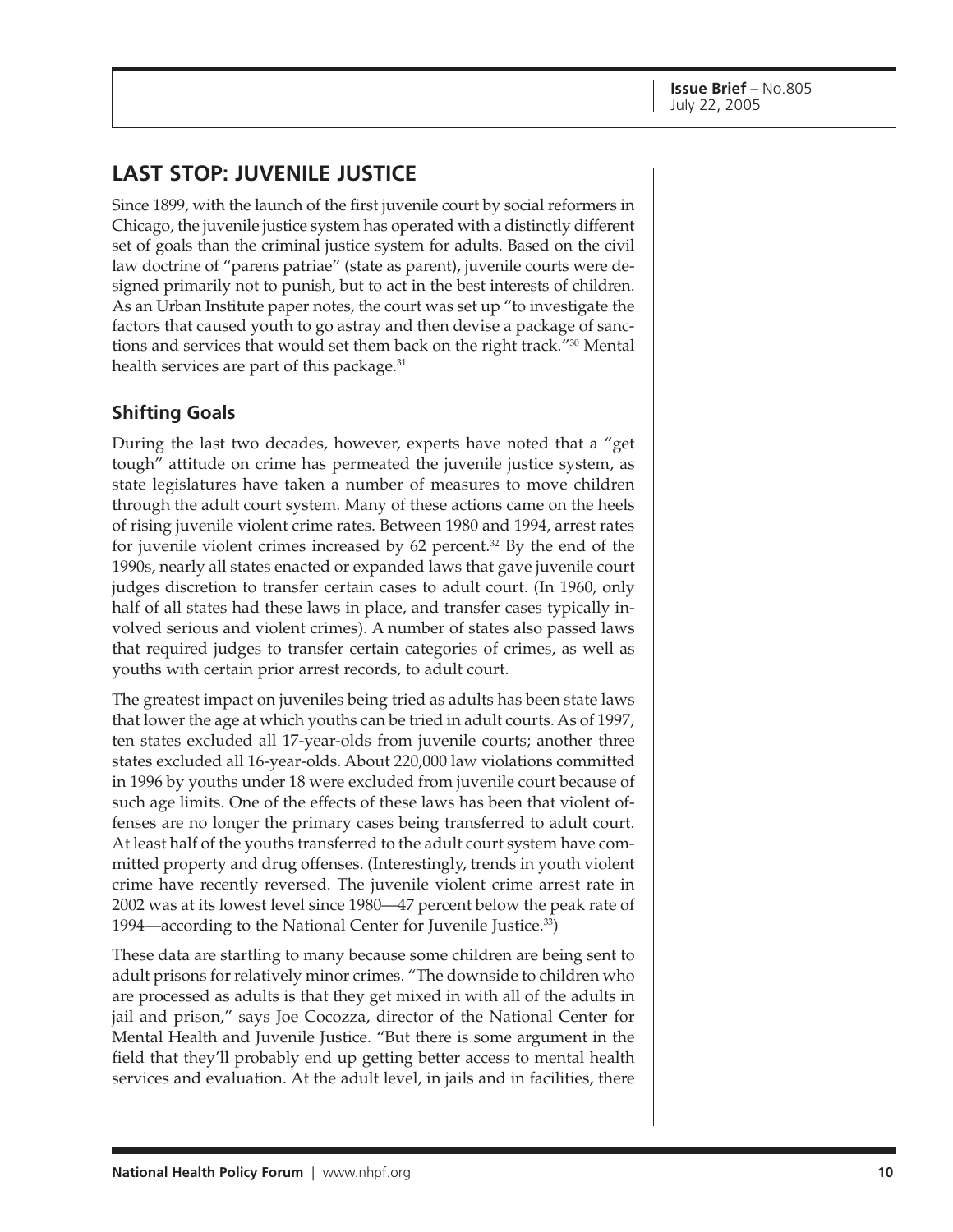are typically more mental health services, and more of a history of services, than at the juvenile level. Unfortunately, the services are geared towards adults, not children."34

#### **The Process**

On any given day, about 100,000 children are housed in juvenile justice facilities, including detention centers, halfway houses, residential treat-

ment facilities, and training schools (youth prisons) (Figure 2). About 25 percent are in detention centers (youth jails) awaiting trial. About 22 percent have been ordered by judges to secure residential treatment facilities for mental health care. Thirteen percent have been ordered to halfway houses: lowsecurity group homes that allow youth to attend school and jobs. Another 25 percent are serving terms in training schools for more serious crimes.<sup>35</sup> Most incarcerated youth have committed property crimes, drug offenses, and public disorderliness offenses. About 16 percent have committed violent crimes.36

Entry into the juvenile justice system usually starts with an arrest. Cases referred to juvenile court are first screened by an intake department, which decides whether to dismiss the case or resolve it formally or informally. If it is determined the case should be handled formally, a petition is filed and the case is placed on the court calendar for a hearing. Whether youths are placed in a detention center awaiting the hearing rests on a number of factors, including their prior record, the seriousness of the offense, and whether a parent or guardian is able and willing to keep them until trial.

At the hearing, the judge decides the most appropriate sanction, generally after reviewing a report by the probation department that includes the child's family circumstances and prior behavior. Judges choose from a range of options that typically includes committing the youth to a juvenile justice institution; placing them in a group or foster home; probation; referring them to an outside agency, day treatment, or mental health program; or imposing a fine or community service. In 2000, 63 percent of youth were placed on formal probation after a trial.<sup>37</sup>





- *\* A short-term facility that screens youth who have been judged delinquent if they are in need of further evaluation to help in the assignment of a residential placement.*
- *\*\* A long-term placement for youth whose behavior does not merit the more prison-like environment of a training school. These are generally in counties, not local communities. Status offenders are unlikely to be in these facilities.*

*Source: Center for Mental Health Services, Inventory of Mental Health Services in Juvenile Justice Facilities, 1998. Note that percentages do not add to 100 percent, due to rounding.*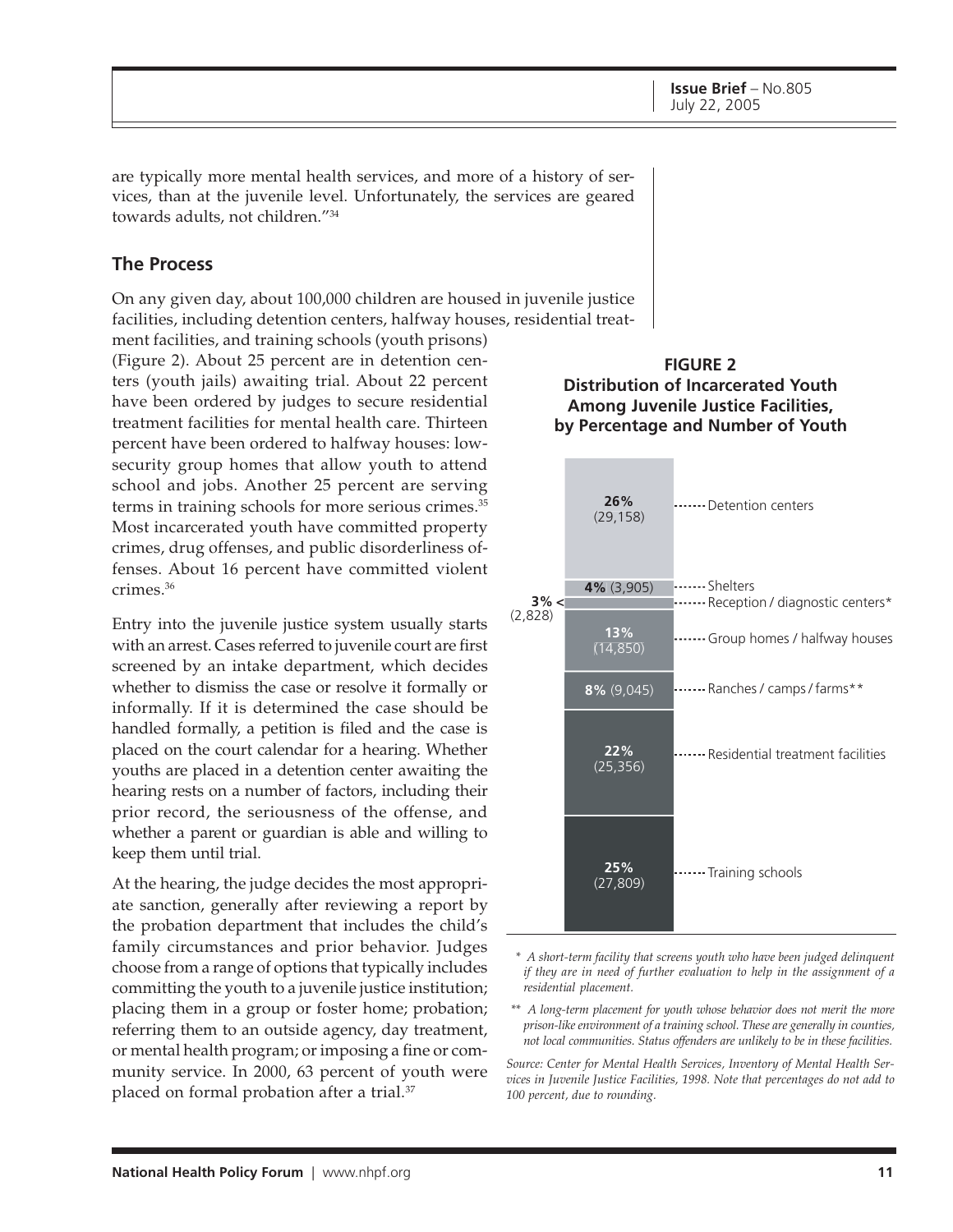#### **Access to Mental Health Care**

A number of studies have found that access to mental health care for youth in the juvenile justice system—whether detained until trial, on probation, or placed in group homes or in more restrictive facilities—varies by region and is often inadequate.

In a series of investigations, the DOJ Civil Rights Division found many problems with more than 100 juvenile correctional facilities across 16 states. The probe began in the 1990s during the Clinton administration and continued aggressively under the supervision of former Attorney General John Ashcroft. DOJ launched the investigations after media reports and complaints from parents and lawmakers brought attention to wide-scale abuses that were occurring in juvenile justice facilities due in part to severe overcrowding. Between 1984 and 1995, the number of juveniles held in secure facilities increased by 72 percent. The proportion of juveniles held in overcrowded facilities increased from 20 percent to 62 percent.<sup>38</sup>

The findings were alarming and included reports of dirty facilities, the raping and beating of juvenile detainees by correctional employees, and violence among delinquents. With regard to mental health care, investigators found inadequate or no screening practices, a shortage of clinical services, misuse of medications, and failure to prevent or respond to suicide attempts.39 DOJ filed suits alleging the constitutional violation of minors in a number of states (including Mississippi, Louisiana, Georgia, and Kentucky) and demanding that the states take various actions to improve conditions.<sup>40</sup>

Other studies have found a dearth of detention, probation, and parole officers who are trained to identify and treat mental disorders.<sup>41</sup> One study conducted by the Office of Juvenile Justice and Delinquency Prevention found that 75 percent of juvenile facilities do not meet basic suicide prevention guidelines.<sup>42</sup>

Considerable attention has been given to mental health screening protocols in the juvenile justice system, which are the first steps toward identifying mental health needs among these children and may influence the type of treatment or sanction a judge will order. One 1992 study found that, in many states, youths did not receive a needs assessment until after they were sentenced to a correctional facility, that only one-third of all states used a formal needs assessment instrument, and that the quality of needs assessment varied enormously.43

Progress has been made since then, although gaps still exist. The MAYSI-2 (Massachusetts Youth Screening Instrument, 2nd Edition) is a selfreporting survey designed to assist juvenile justice facilities in identifying 12- to 17-year-olds with mental health needs. It is intended for use at any point in the juvenile justice system. According to the National Center for Mental Health and Juvenile Justice, it is currently being used in 49 states, with 35 states indicating they will implement the MAYSI-2 statewide in one or more parts of their juvenile justice system.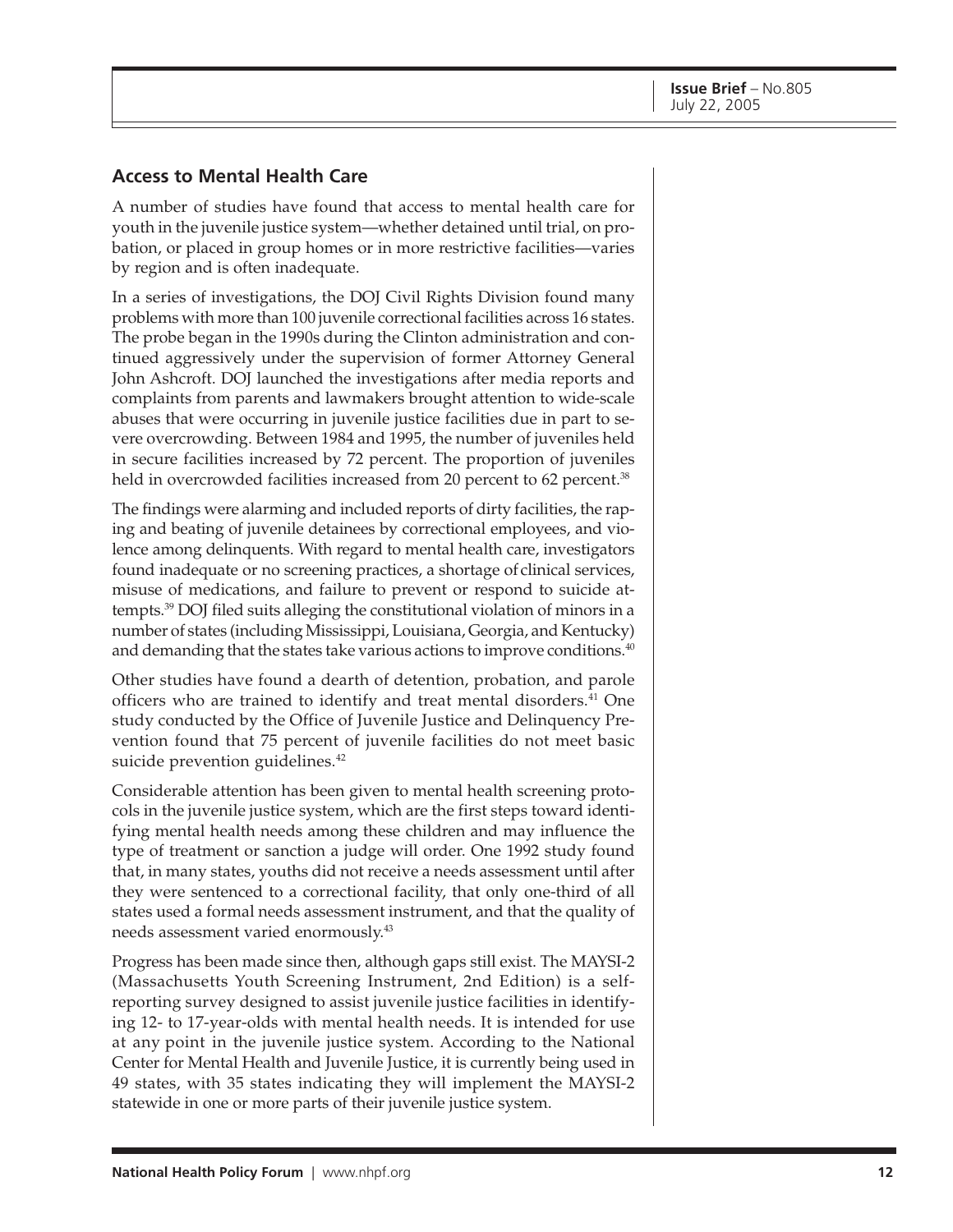The most recent federal survey of mental health services available in the juvenile justice system was conducted by SAMHSA's Center for Mental Health Services in 1998. It found that 94 percent of facilities (ranging from detention centers to halfway houses to training schools) provide some type of mental health services—mainly in the form of medication, emergency services (to help prevent suicide), and therapy. But services varied depending on the type of facility.<sup>44</sup>

Detention centers are the initial holding centers for youth awaiting trial, and are thus likely to be the first facility with which youth come into contact. According to the SAMHSA study, 71 percent of detention centers provided screening and 56 percent provided more comprehensive evaluations. Eighty-five percent of such facilities provided emergency services.<sup>45</sup> (Some advocates claim these figures are misleading. They argue that having someone available to provide mental health care does not necessarily indicate that the care is adequate, or that all children in need of services are referred to care.)

#### **Funding and Coordination Problems**

According to the National Center on Mental Health and Juvenile Justice, lack of mental health care in the correctional system often stems from funding shortfalls due in part to under-funded government programs and to confusion among juvenile justice, child welfare, and mental health systems over who should be paying for care.<sup>46</sup> To be clear, the law does not create an

entitlement for youth within the juvenile justice system to receive mental health services. The law strongly encourages states to use their funding for a variety of purposes, including the provision of mental health services. According to the regulations of the federal Office of Juvenile Justice Delinquency

and Prevention (OJJDP, an arm of the DOJ), state plans should contain "a plan for providing needed mental health services to juveniles in the juvenile justice system, including information on how such a plan is being implemented and how such services will be targeted to those juveniles in such system that are in greatest need of such services."47

The Juvenile Justice system funds mental health services predominately with state and local funding, some of which comes from federal grants. States may tap into a number of fixed funding sources provided by the OJJDP. For instance, in FY 2004, OJJDP distributed \$83.2 million in formula grants to states, some of which could be used to fund mental health services if states so chose. Juvenile Accountability Incentive Block Grants, awarded to states on the condition that 75 percent of the money be passed on to localities, are another source. State challenge grants are also available to any state that qualifies for formula grants. Unlike children in the child welfare system, Medicaid does not pay for health care for inmates of detention centers and correctional facilities. Juvenile justice officials

## **Unlike children in the child welfare system, Medicaid does not pay for health care for inmates of detention centers and correctional facilities.**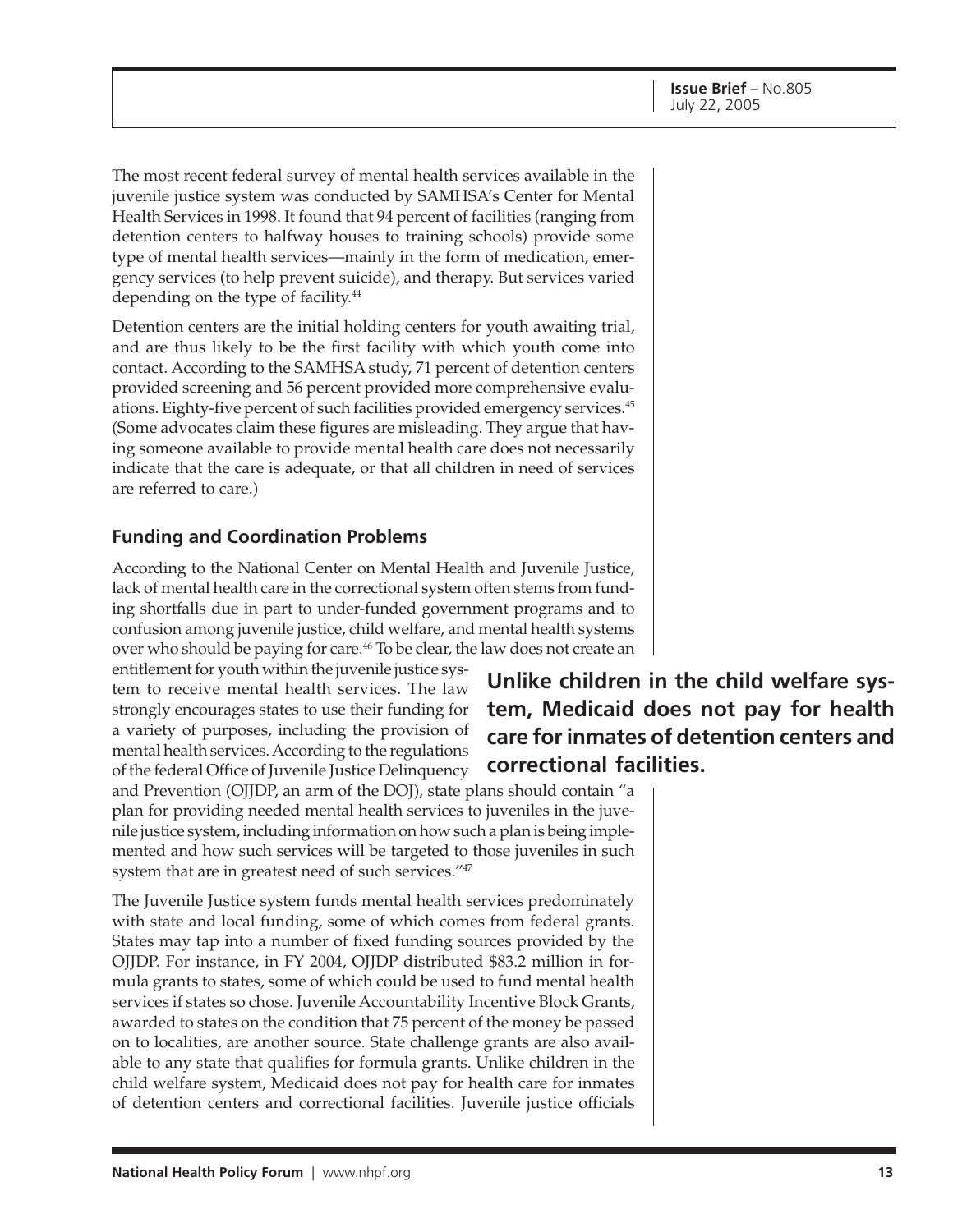say their inability to tap into Medicaid funding impairs their efforts to fund an adequate array of mental health services.

Depending on the locality, mental health and child welfare agencies are dependent on the strength of local budgets to assist the juvenile justice system in providing mental health care. SAMHSA reports that, in 1998, 47 percent of juvenile justice facilities (excluding group homes and halfway houses) received some assistance from mental health agencies in order to provide mental health services. (In many instances, mental health agencies run screening, evaluation, and treatment programs in detention centers.) Forty percent received some help from child welfare agencies. But efforts to share funds and personnel are frequently constrained by money problems. A SAMHSA report states, "Different systems may recognize their joint responsibility to young people, but tight budgets at the local levels, where pooled or blended funding does not exist, reinforce turf wars."<sup>48</sup>

#### **Transitioning Care**

Children coming into the juvenile justice system are disproportionately from low-income families, and, as such, many are enrolled in Medicaid prior to arrest. While serving time in juvenile correctional facilities, their Medicaid eligibility is often terminated, and they experience an interruption in coverage upon release, having to reapply for Medicaid and wait an average of 45 to 90 days for reinstatement. This is a particular problem for youth with schizophrenia, bipolar disorder, depression, and other conditions who require medication to remain functional. Under federal rules, states do not receive federal Medicaid matching funds for inmates in detention centers, jails, and correctional facilities. States have the flexibility under Medicaid to continue enrollment for inmates while suspending benefits, but according to the Bazelon Center for Mental Health Law, most states opt to terminate enrollment.<sup>49</sup>

## **PROMISING STRATEGIES**

Numerous studies suggest that the 4 million children in the United States with serious mental disorders have a high likelihood of colliding with the juvenile justice system if their conditions are left untreated. Over the past three decades, government-supported mental health systems have begun to implement a system of care designed to give children and families the skills and support they need to stay at home. Services include individual therapy, behavioral coaches, family education and training, respite care for parents, around-the-clock crisis response, and school-based and recreational services including therapeutic summer camps.<sup>50</sup>

Mental health experts and children's advocates acknowledge that institutionalization is sometimes unavoidable and appropriate when such children pose a clear threat to their own safety or to that of others. However, RTCs and psychiatric hospitals, they believe, should be used as a last resort and as a short-term fix until children are stabilized and can return home.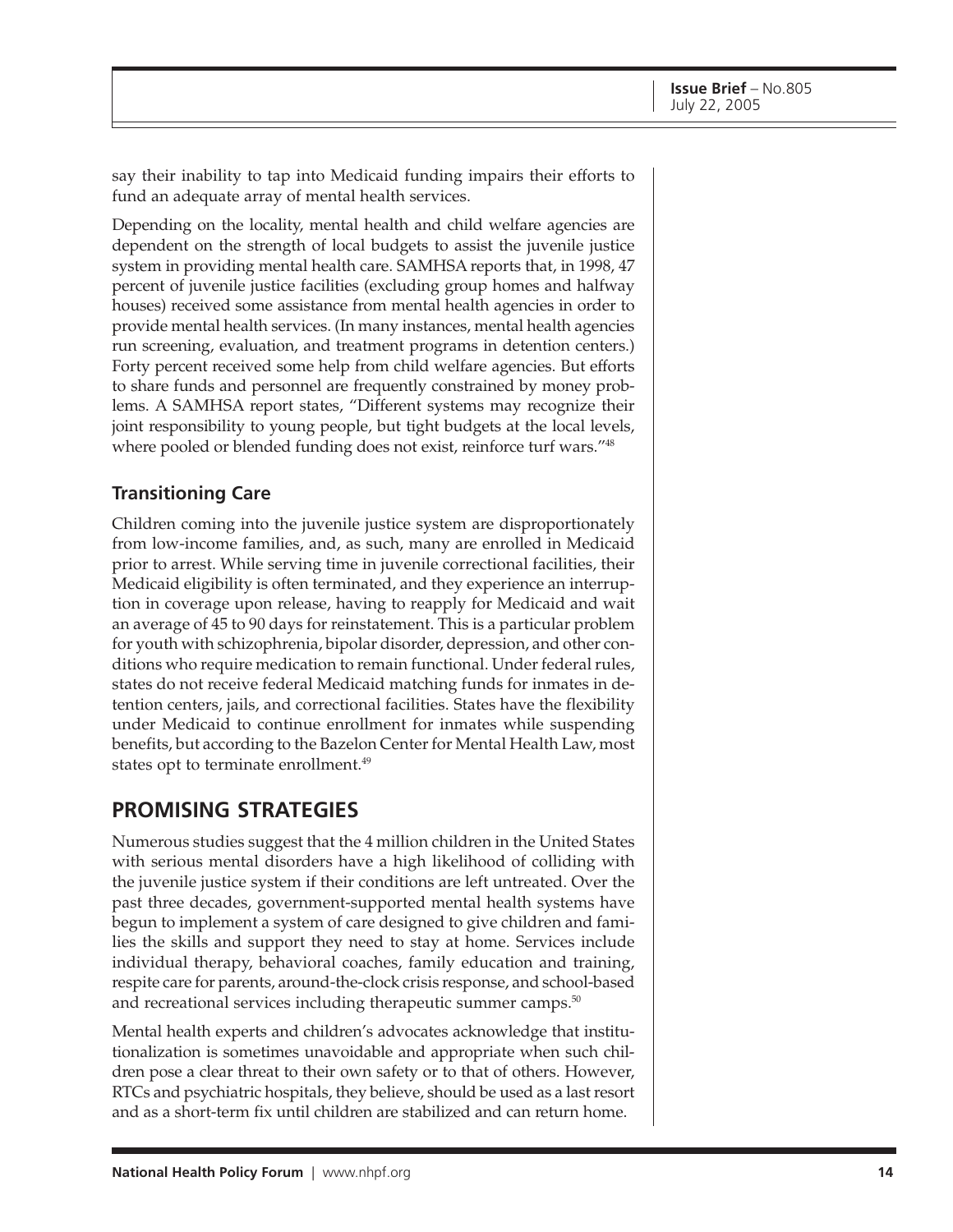Evidence on the effectiveness of residential treatment is discouraging. Whether placed in group homes, psychiatric hospitals, RTCs, or training schools, children's behavior generally does not improve after they are released back to their homes. Researchers say these findings are understandable, given that residential settings make work with family members inconvenient and do not teach children how to cope with everyday life.51 Some studies have found that the poor behavior of youth in residential facilities is actually reinforced through interaction with other troubled residents.52

Residential treatment is also expensive. Inpatient psychiatric care costs an average of \$400 to \$550 per day. It is commonly used as a short-term solution (12 to 30 days) to stabilize a child's condition while plans are made for longer-term treatment in the community or in RTCs.<sup>53</sup> Stays in RTCs frequently run between 12 and 18 months. Annual costs for RTCs can exceed \$250,000.54 (See "Infrastructure Development" section for a discussion on Wraparound Milwaukee and comparative costs of outpatient communitybased care.) Residential care accounts for a disproportionate amount of national mental health spending. For instance, although used by only about 8 percent of treated children, RTC costs represent nearly 25 percent of the national outlay on children's mental health.55

Mental health experts and administrators across child-serving agencies agree that it is preferable to treat children with serious mental disorders outside of institutional settings in general and outside of the correctional system in particular, when public safety permits. A number of states and localities are trying different financing and delivery strategies to accommodate this approach. Some are focusing on identifying and treating children early on in their disease, using Medicaid as a major funder. Others are experimenting with state-funded programs to identify children with disorders at the point of arrest and to divert them, when possible, to community-based services instead of detention. In addition, the federal government has established task forces, and Congress has and is considering legislation, to tackle these issues. (See "Federal Interventions" and Congressional Action" sections below for further discussion.)

#### **Using Medicaid for Early Intervention**

Some states are seeking to build, and fund, a system of community-based care to reach families early—before their child's troubled behavior progresses through the familiar pattern of school failure and, ultimately, arrest. For low-income children, Medicaid is one option for financing an array of family support systems, medications, and therapies that children with serious mental disorders need in order to stay at home. As stated earlier, a number of states are already ensuring that their Medicaid programs will fund these services by specifically listing them in their state Medicaid plans. No special waivers are required to do this.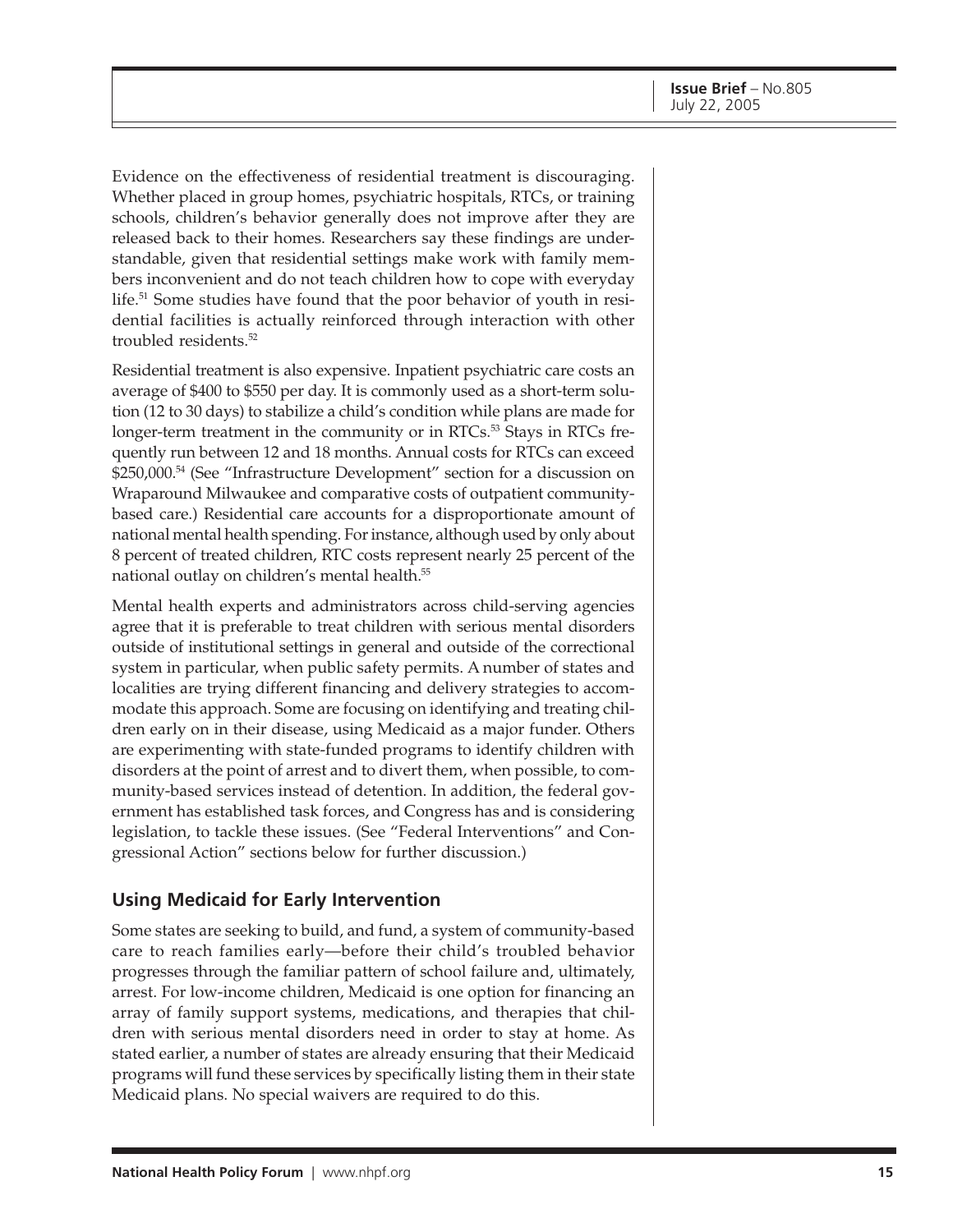Other states are using Medicaid to provide such services to families regardless of their income levels. Under current law, Medicaid will pay for services to children with mental disorders whose family income exceeds eligibility, but only if they are institutionalized. (After one month of care in an institution, the income and resources of the child's family are no longer considered, and Medicaid will assume the costs of care.) Most families, however, would rather keep their children at home. Medicaid offers states two options for accomplishing this: the TEFRA option (section 143 of the Tax Equity and Fiscal Responsibility Act of 1982, known as the Katie Beckett option) and home and community-based service waivers.

Currently, ten states are using the TEFRA option to cover home and community-based services for mentally disabled children of all income levels. These are children who would otherwise need care in a hospital or other institution. States using this option must serve all eligible children in the state and must serve children who are physically as well as mentally disabled. The TEFRA option does not require a waiver application. It can be approved by the federal regional office.<sup>56</sup>

Three states (Kansas, Vermont, and New York) have secured home and community-based service waivers to serve children of all income levels who have serious mental disorders. Unlike the TEFRA option, states using these waivers can restrict services to certain categories of disabled children, and can limit enrollment. The Medicaid agency can decide to expand the array of covered services beyond what the program allows, such as providing for family support services. Although states must go through the work of submitting a waiver application to the federal Centers for Medicare & Medicaid Services, the waiver strategy allows a Medicaid agency to limit its budget exposure by providing a set number of slots and restricting enrollment by disability type.<sup>57</sup>

#### **State and Locally Funded Diversion Efforts**

A number of localities and states are trying various ways of identifying children with serious mental disorders at the point of arrest or adjudication and diverting them from incarceration to community-based care. The Texas Special Needs Diversion Program, run by the Texas Correctional Office, is one such example. Texas requires that all children not released

after arrest be screened for mental health disorders. Children are referred to this program predominately during their court hearing, or afterwards, when they are awaiting placement in the juvenile correctional system.

**Some localities and states are testing ways to identify children with serious mental disorders at the point of arrest or adjudication and divert them from incarceration to community-based care.**

Once in the program, children are allowed to remain at home under the supervision of a two-person team—a therapist and a probation officer. The team coordinates a range of services (including psychiatric services, family counseling, etc.) for the child and family on the basis of individual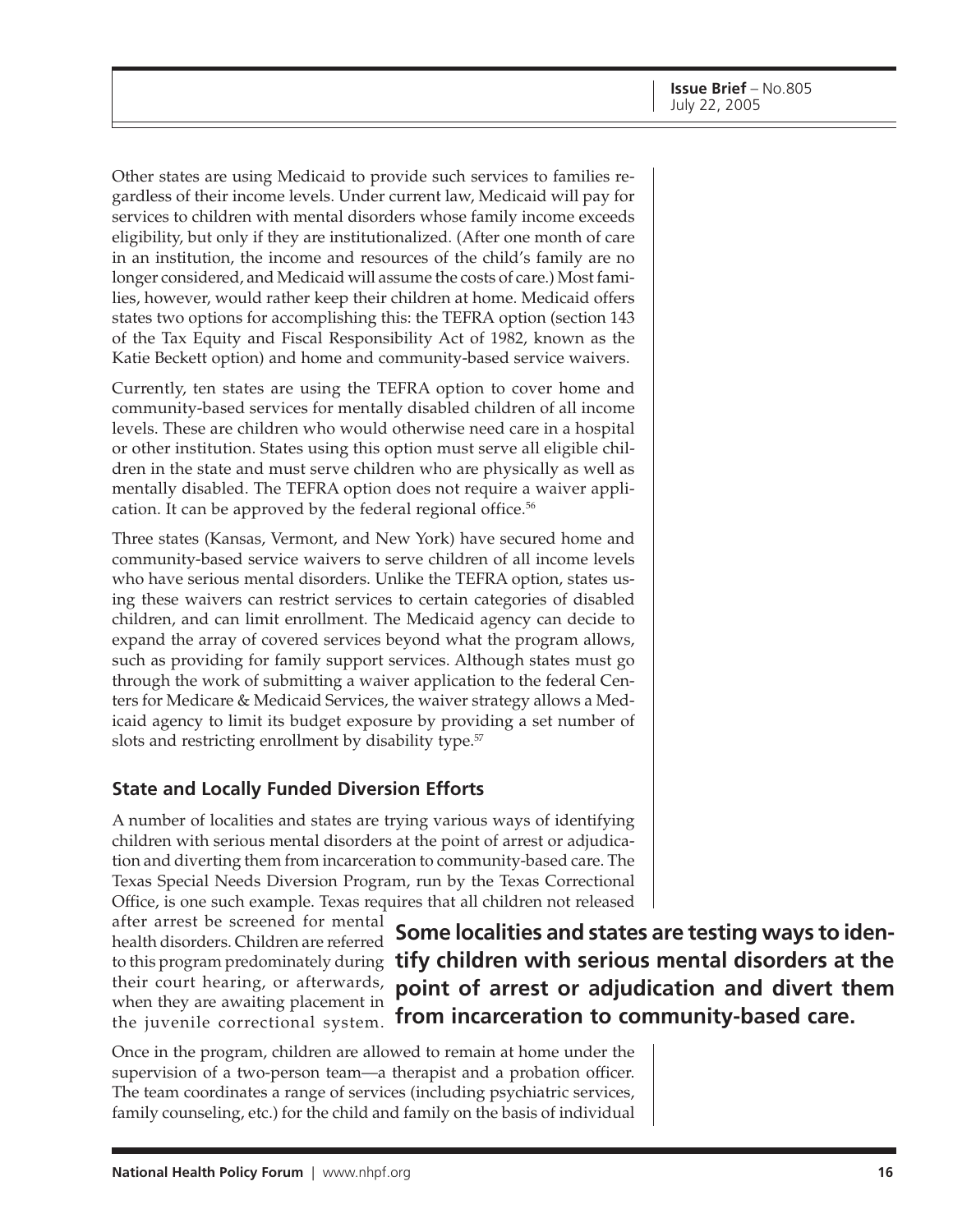need. Most services are provided in school or at home. The probation officer makes unscheduled home visits three times per week; the therapist makes one scheduled home visit per week. Parents or guardians are required to attend group meetings weekly. The program runs four to six months. It is funded by a state appropriation as well as revenue for therapeutic services collected from Medicaid, the State Children's Health Insurance Program (SCHIP), or private insurers. The team processes Medicaid or SCHIP eligibility for youth when they enter the program.

#### **Infrastructure Development: Blending Funding Streams for Diversion**

Wraparound Milwaukee is an example of a strategy intended to provide an infrastructure of community-based services for children with serious mental disorders—not early on, but at the point where they are headed for RTCs, in-patient psychiatric wards, or jail.

Wraparound Milwaukee is, in a sense, a diversion program on two levels. It diverts children from institutional to community-based settings, and it also diverts money traditionally spent by child welfare, juvenile justice, and Medicaid systems on institutional care to community care. The program pools funding from the county child welfare, juvenile justice, and Medicaid agencies to pay for community-based services. Savings come from lower rates of institutionalization.

Wraparound Milwaukee was designed to yield better outcomes for children. Before the program was launched, nearly 60 percent of children in residential treatment beds paid for by either child welfare or juvenile justice came back to these agencies' doorsteps within six months of discharge. The program was also designed to save money. Child welfare and juvenile justice were paying an average of \$5,000 per child per month for institutional care, whereas community-based care cost \$2,800.58 Medicaid was also racking up costs in readmissions to psychiatric hospitals.

The entry point to Wraparound Milwaukee is through referrals from child welfare and juvenile justice. Both agencies pay a capitated rate for each child referred (which comes to about half of what they would spend on institutional care for each child). Medicaid is also charged a capitated amount for each Medicaid-eligible child served. Other contributions come from the state mental health agency.

The program has yielded improved child outcomes and cost savings. Charged offenses declined from nearly 2 per youth before program involvement to 0.5. Average percentage of school days attended increased from 60 to 85 percent. $59$ 

The number of days children spent in an inpatient psychiatric hospital went from 5,000 annually when the program started to 240, says program director Bruce Kamradt. Average stays in residential treatment centers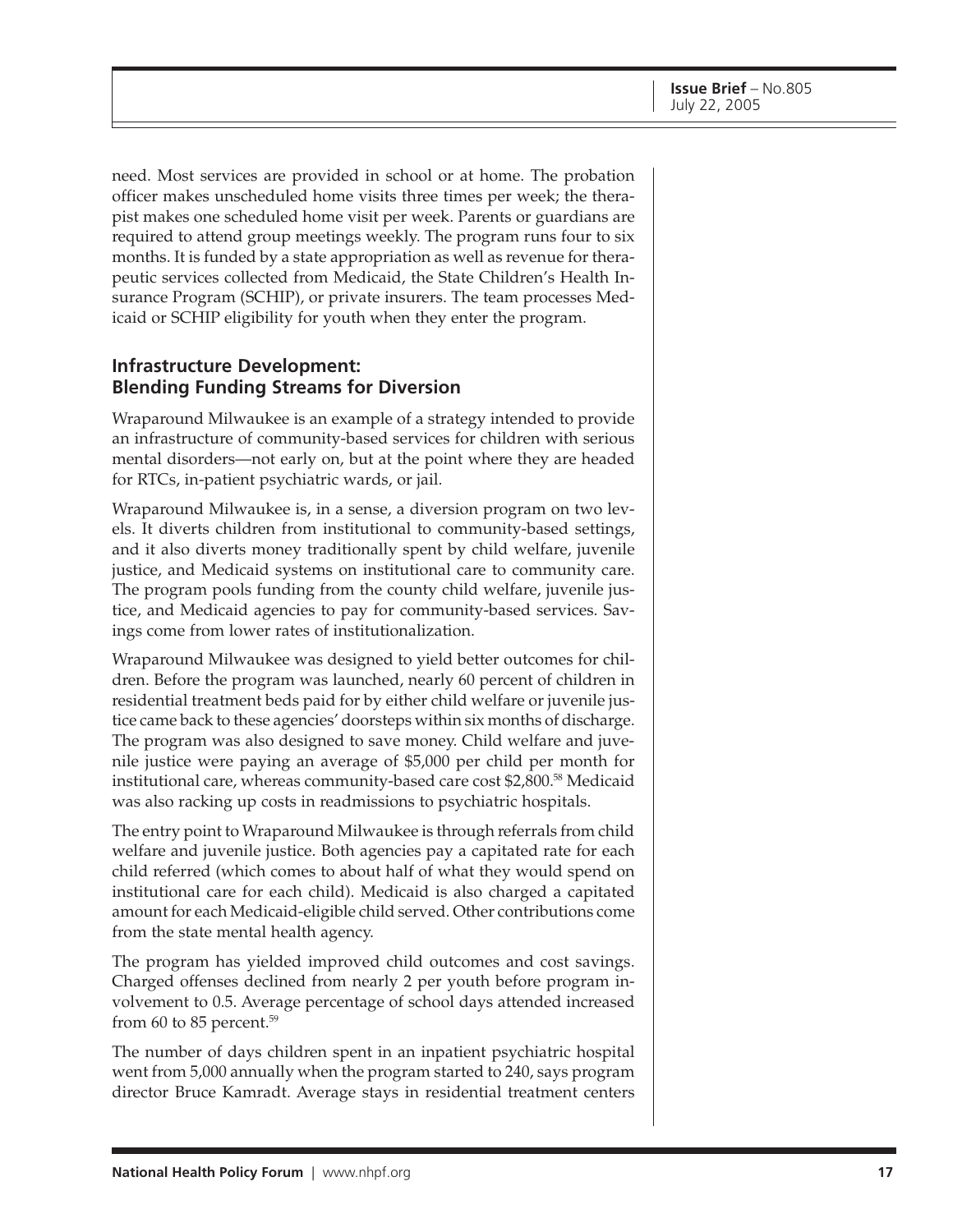declined from 365 to 80 days. In 1996, child welfare and juvenile justice were serving 370 youths in residential care at a combined cost of \$18.4 million. Today Wraparound Milwaukee is serving 630 youths with combined input of \$17.7 million from the two agencies. $60$ 

Why is the program working so well? Shared liability across agencies is a major factor, according to Sheila Pires, health care consultant and former New Jersey Human Services Department official.<sup>61</sup> Traditionally, child welfare and juvenile justice must bear the costs for residential placements. If each agency contributes to a community-based system of care, and the system does not lower residential placement rates, the agencies must still pay for youths coming through their doors that need institutional care. Under Wraparound Milwaukee, each agency pays a capitated amount per child; if costs are higher because residential placements could not be avoided, the managed care organization absorbs the costs.

#### **Using Medicaid for Transitional Care**

A number of states are taking innovative approaches to maintaining Medicaid eligibility and, in some cases, benefits, to avoid interrupting care when youths are released from the juvenile justice system. For instance, in Massachusetts, the Department of Youth Services (DYS), which houses the juvenile justice agency, struck an agreement with the state Medicaid agency to maintain Medicaid benefits to incarcerated youth. In other words, DYS reimburses the Medicaid agency for the federal share of payments it cannot collect. Colorado continues Medicaid benefits to youth in detention centers awaiting final disposition, interpreting federal law to mean that the juvenile justice system lacks legal custody of a child until a judge determines his or her sentence. According to the National Center for Mental Health and Juvenile Justice, about a dozen other states are considering a strategy similar to that used in Colorado.<sup>62</sup>

#### **FEDERAL INTERVENTIONS**

After release of the New Freedom Commission on Mental Health final report, *Achieving the Promise: Transforming Mental Health Care in America*, the Department of Health and Human Services (DHHS) Secretary called on SAMHSA to review the report with the goal of taking steps to improve the mental health care system.<sup>63</sup> Two interagency task forces were formed. The Federal National Partnership for the Transformation of Children's Mental Health is spearheaded by SAMHSA and includes experts from several DHHS divisions that implement children's programs (Health Resources and Services Administration, National Institute of Mental Health, Office of Minority Health, Centers for Disease Control, and Administration for Children and Families, among them). It also includes officials from the Departments of Education, Labor, and Justice.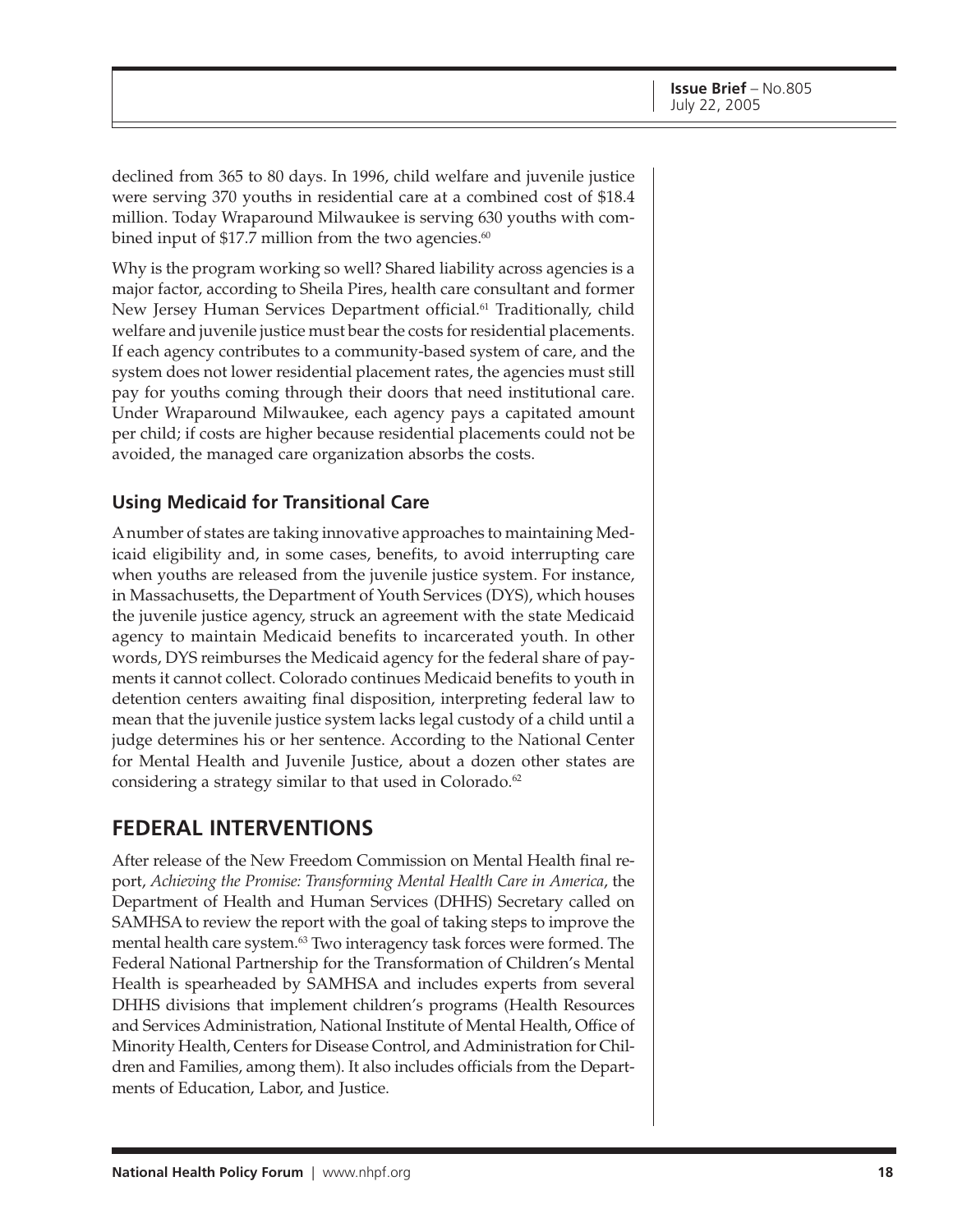A higher-level task force, composed of senior staff members from a variety of federal agencies that serve children, was formed to create an action agenda to improve the mental health system for adults and children. The Federal Partners Senior Workgroup will soon release its action agenda, which will include addressing the problem of child custody relinquishment.

In addition, in 2004 the National Center for Mental Health and Juvenile Justice, in conjunction with SAMHSA, OJJDP, the National Association of State Mental Health Program Directors, and the Council of Juvenile Correctional Administrators, formed a group to create a blueprint for translating the vision of the New Freedom Commission report into steps needed to reform the mental health and juvenile justice systems.

#### **DOJ Efforts**

OJJDP has begun a number of efforts to improve mental health care within the juvenile justice system. For example, the Court Coordination Project is an eight-site initiative funded with discretionary monies that works with judges to bring multiple agencies together to help troubled children who come to the attention of the court. DOJ intends to provide three years of funding, according to Karen Stern of the OJJDP.<sup>64</sup>

In addition, effective in 2005, OJJDP's Juvenile Accountability Block Grant, which gives states latitude to fund a variety of goals, includes mental health screening and intervention as a new priority area.

OJJDP is looking to collaborate with other government agencies to beef up the system's ability to provide mental health care. "The issue is these kids are ending up with us because of failures in other systems. It doesn't make sense to tackle this alone. We have to work with SAMHSA and the Department of

## **Significant progress has been made in developing effective interventions to treat children with mental disorders who enter the juvenile justice system.**

Education to figure out some strategies to deal with this, and ideally set up some pilot programs. Our administrator is also concerned that we can't get Medicaid to pay for incarcerated children. We would like to launch a pilot to see if Medicaid was available for these kids, would it get them out of the system faster or lower recidivism rates," says Stern.<sup>65</sup>

#### **Evidence-Based Practices**

Over the past decade, there has been significant progress made in developing interventions demonstrated to be effective in treating children with mental disorders who enter the juvenile justice system. These models include multisystemic therapy, functional family therapy, and multidimensional treatment foster care. All are short-term programs that work with parents, guardians, and children at home to improve children's behavior, as well as the communication and problem-solving skills of parents and siblings. Services provided often include individual and family therapy, medication management, behavioral coaching, and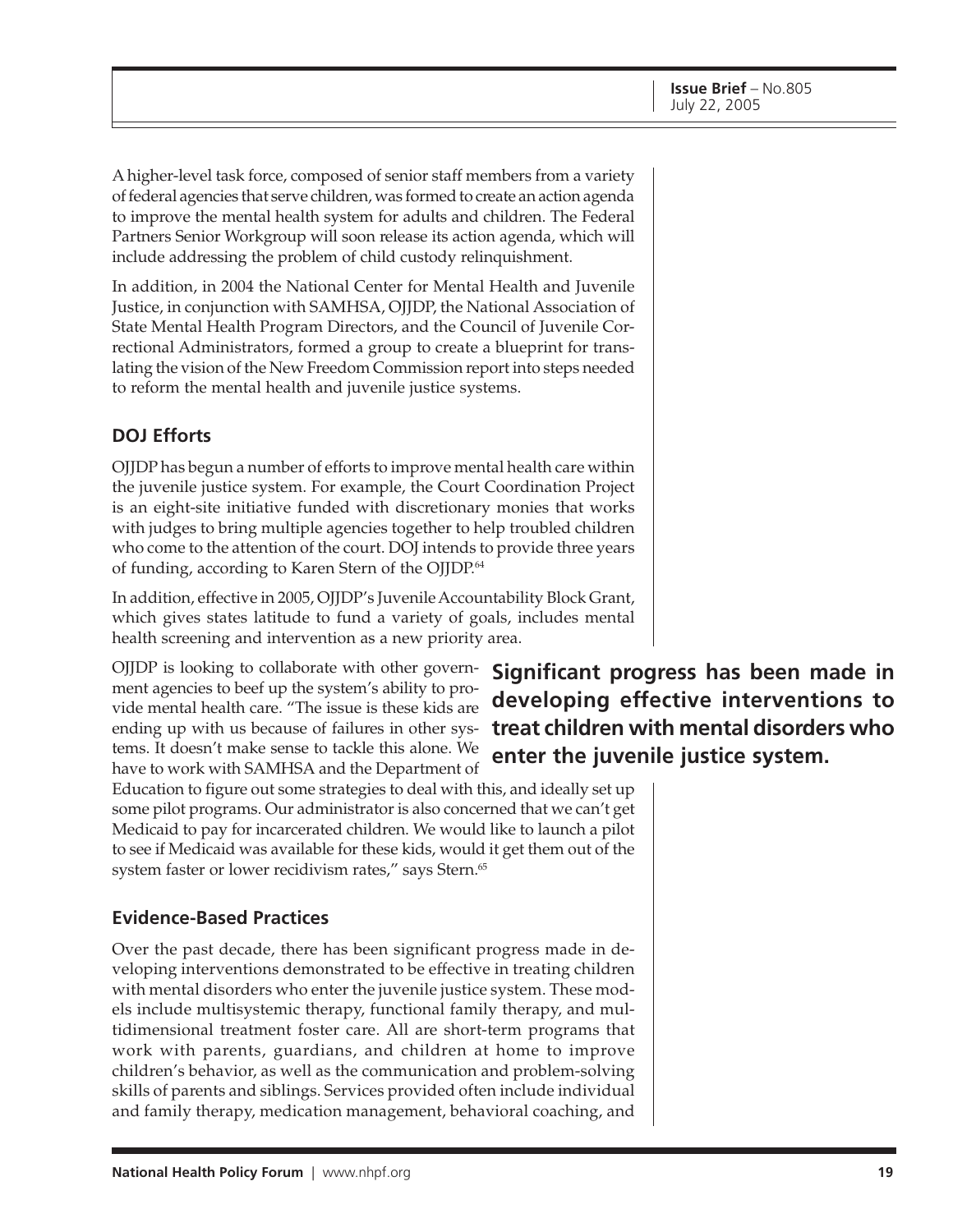respite care. All have shown that they reduce psychiatric symptoms, out-of-home placement, and long-term rates of re-arrest.<sup>66</sup> A number of areas are funding these interventions using monies from programs including Medicaid, public mental health, and child welfare.

## **CONGRESSIONAL ACTION**

The 108th Congress considered a number of bills that would expand community-based systems of care for children with mental disorders, expand Medicaid coverage for these children, and divert mentally ill offenders (some of them children) from prison to community-based care.

Many in Congress, on both sides of the political aisle, were struck by the 2003 GAO report that found at least 12,700 families had relinquished custody of their children for the sole purpose of trying to get them mental health services. Two bills addressing the problem of custody relinquishment were considered. But they ultimately stalled in the 108th Congress.

The Keeping Families Together Act (S. 1704, H.R. 3243) sought to help states create comprehensive systems of care for children with mental disorders by earmarking \$55 million over six years to create "Family Support Grants." It was introduced with bipartisan sponsorship in both the House and Senate. To receive the grants, states would have to end the practice of custody relinquishment and cover children's mental health services under Medicaid, SCHIP, or another health program of their choice. The Act would have also established a federal interagency task force to study mental health issues in the child welfare and juvenile justice systems. In addition, it would have required families with children with serious mental disorders to buy into Medicaid on a sliding-scale basis. It was introduced in the House by Pete Sessions (R-TX) and Henry Waxman (D-CA), and in the Senate by Charles Grassley (R-IA) and Edward Kennedy (D-MA). Under the Act, families with private insurance who pay at least half of the total cost of their health care premiums would be able to tap into Medicaid once their private coverage was exhausted, and the Department of Health and Human Services would provide a report to Congress assessing state efforts to address the custody relinquishment problem. Both bills were reintroduced in the 109th Congress (S. 380, H.R. 823).

The Family Opportunity Act (S. 622, H.R. 1811) would have allowed middleincome families with children with serious mental disorders to tap into Medicaid once their private coverage was exhausted. The Act also provided for up to 10 state demonstration projects to test the effectiveness of providing home and community-based alternatives to psychiatric residential treatment facilities. The bills did not become law. They were reintroduced in the House and Senate in the 109th Congress (S. 183, H.R. 1443).

To promote more efforts to divert juveniles from jail, the 108th Congress enacted, but did not fund, the Mentally Ill Offender Treatment and Crime Reduction Act (P.L. 108-732). Sponsored by Sen. Mike DeWine (R-OH) and Rep. Ted Strickland (D-OH), the law authorizes a \$50 million federal grant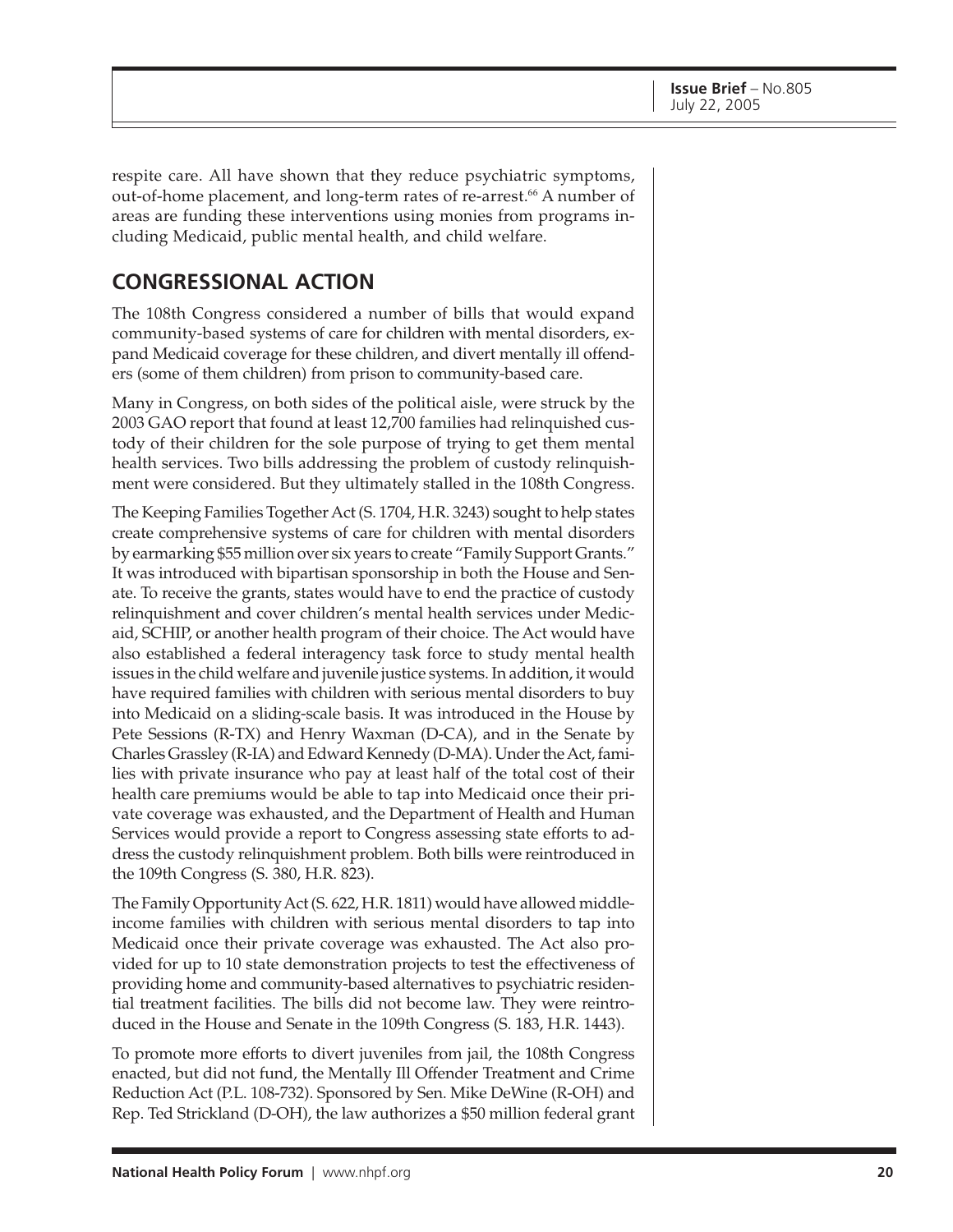program for states and counties to fund pre-trial jail diversion programs, cross-train police and mental health workers dealing with adult and juvenile offenders with mental health disorders, and expand prisoners' access to mental health treatment while incarcerated and upon re-entry into the community.

## **CONCLUSION**

Growing evidence indicates that a lack of mental health care services leads to the incarceration of thousands of mentally ill youth each year. About 20 percent of youth in the juvenile justice system have a serious mental disorder. Experts in both the mental health and corrections systems believe many children with mental disorders would be better served in the community with a range of therapies and family supports. Such integrated systems of community-based care, however, have been slow to evolve across the United States.

A number of states and localities are leading the way in developing and funding community-based systems of care for children with serious mental disorders. In some instances, they are pooling agency monies to bolster services that ultimately are leading to lower use of inpatient care among children. In other instances, they are loosening Medicaid income standards and restructuring Medicaid's payment system to cover a range of nontraditional services (respite care, therapeutic summer camps, for example) that help children of all incomes stay out of institutions.

These pioneering efforts reveal the substantial challenges involved in reforming the U.S. mental health service system for children—the difficulties of infusing money into this system, redefining bureaucratic practices, redirecting dollars from institutional to community-based care, and educating the public about how untreated mental illness affects behavior. Monitoring the results of the model strategies discussed here should help policymakers institute more wide-scale change.

## **ENDNOTES**

1. Joseph J. Cocozza and Kathleen R. Skowyra, "Youth with Mental Health Disorders: Issues and Emerging Responses," *Juvenile Justice*, 7 (April 2000): 6; available at [www.ncmhjj.com/pdfs/publications/Youth\\_with\\_Mental\\_Health\\_Disorders.pdf.](http://www.ncmhjj.com/pdfs/publications/Youth_with_Mental_Health_Disorders.pdf)

2. Cornelia M. Ashby, General Accounting Office (GAO), testimony before the Senate Committee on Governmental Affairs, July 17, 2003, "Child Welfare and Juvenile Justice: Several Factors Influence the Placement of Children Solely to Obtain Mental Health Services," GAO-03-865T; accessed on March 14, 2004 [at www.gao.gov/atext/d03865t.txt.](http://www.gao.gov/atext/d03865t.txt)

3. Department of Justice (DOJ), "Juvenile Correctional Facilities Investigations," in selected letters of Investigative Findings, Civil Rights Division, Special Litigation Section, September 1994–May 2004; available a[t www.usdoj.gov/crt/split/findsettle.htm#Juveniles](http://www.usdoj.gov/crt/split/findsettle.htm#Juveniles%20Findings%20Letters) %20Findings%20Letters.

**Endnotes** / continued ➤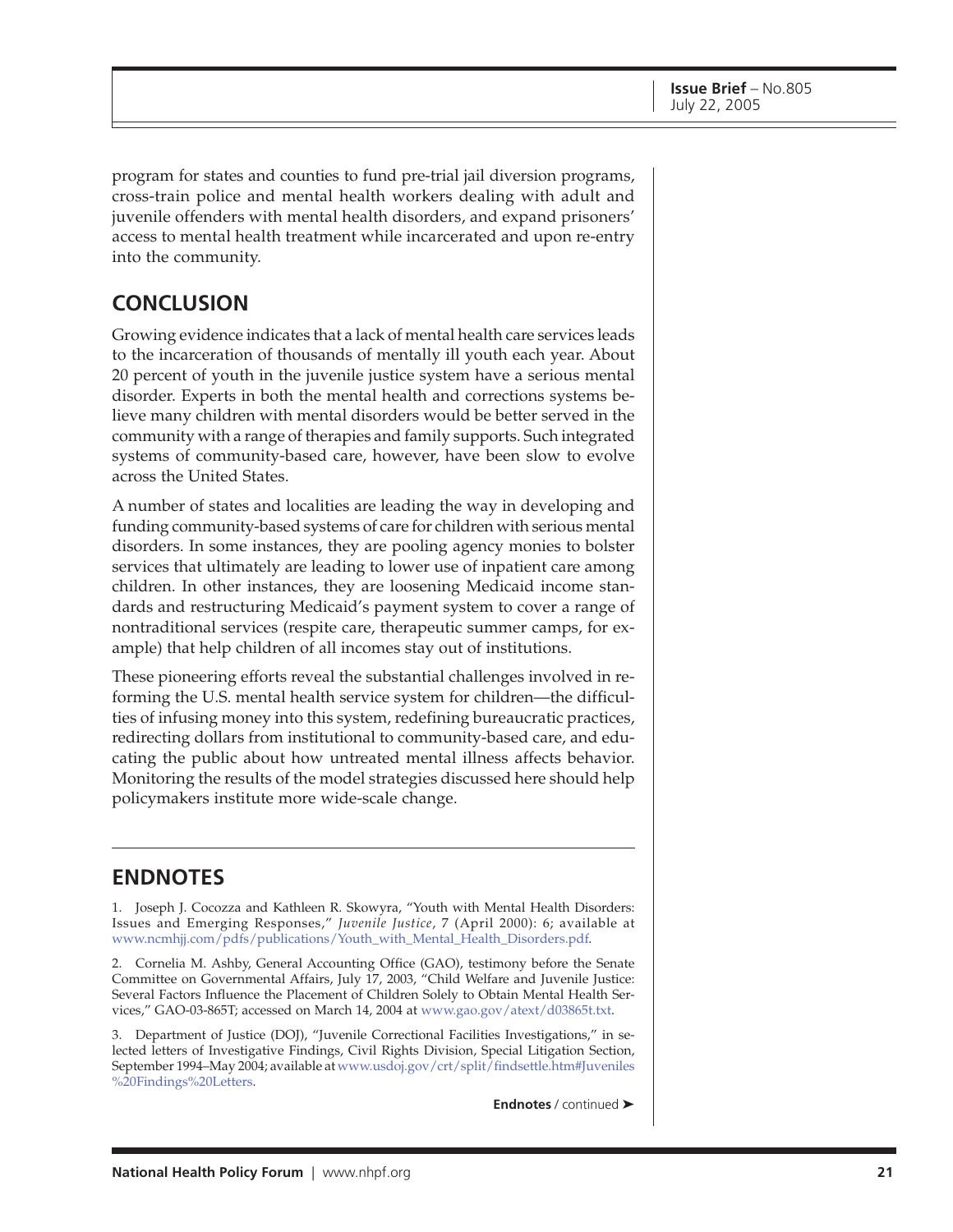#### **Endnotes** / continued

4. U.S. Department of Health and Human Services (DHHS), *Mental Health: Culture, Race, and Ethnicity—A Supplement to Mental Health: A Report of the Surgeon General,* (Rockville, MD: Substance Abuse and Mental Health Services Administration, Center for Mental Health Services) 2001; available a[t www.surgeongeneral.gov/library/mentalhealth/cre/.](http://www.surgeongeneral.gov/library/mentalhealth/cre/)

5. L. A. Teplin *et al.*, "Psychiatric Disorders in Youth in Juvenile Detention," *Archives of General Psychiatry*, 59, no. 12, (December 2002): 1133–1139.

6. Teplin *et al.*, "Psychiatric Disorders."

7. Robin F. Goodman and Anita Gurian, "About Conduct Disorder," New York University Child Study Center, available a[t www.aboutourkids.org/aboutour/articles/](http://www.aboutourkids.org/aboutour/articles/about_conduct.html) about\_conduct.html.

8. K. M. Abram *et al.*, "Posttraumatic Stress Disorder and Trauma in Youth in Juvenile Detention," *Archives of General Psychiatry*, 61, no. 4 (April 2004): 403–410.

9. Cocozza and Skowyra, "Youth with Mental Health Disorders," 6.

10. Ingrid Goldstrom *et al.*, "The Availability of Mental Health Services to Young People in Juvenile Justice Facilities: A National Survey," chap. 18 of *Mental Health, United States, 2000*, SAMHSA's National Mental Health Information Center; available at [www.mentalhealth.org/publications/allpubs/SMA01-3537/chapter18.asp.](http://www.mentalhealth.org/publications/allpubs/SMA01-3537/chapter18.asp)

11. Gary B. Melton and Pauline M. Pagliocca, "Treatment in the Juvenile Justice System: Directions for Policy and Practice," in J. Cocozza (Ed.), *Responding to the Mental Health Needs of Youth in the Juvenile Justice System,* (National Coalition for the Mentally Ill in the Criminal Justice System: Seattle, WA) , 1992, chap. 5, 108–109.

12. Jane A. Walker and Karen Friedman, "Listening and Learning from Families in Juvenile Justice," Maryland Coalition of Families for Children's Mental Health, January 2001, 13–17, available at [www.mdcoalition.org/jjustice.pdf.](http://www.mdcoalition.org/jjustice.pdf)

13. National Center for Mental Health and Juvenile Justice, "Key Issues"; available at [www.ncmhjj.com/faqs/default.asp.](http://www.ncmhjj.com/faqs/default.asp)

14. Howard N. Snyder, "Juvenile Arrests 2001," U.S. Department of Justice (DOJ), Office of Juvenile Justice and Delinquency Prevention (OJJDP), *Juvenile Justice Bulletin*, December 2003, 3; available at [www.ncjrs.org/pdffiles1/ojjdp/201370.pdf.](http://www.ncjrs.org/pdffiles1/ojjdp/201370.pdf)

15. Stephanie Vitanza *et al.*, "Families on the Brink: The Impact of Ignoring Children with Serious Mental Illnesses," The National Alliance for the Mentally Ill, July 1999; available at [http://bipolar.nami.org/youth/brink.html.](http://bipolar.nami.org/youth/brink.html)

16. Ashby, testimony.

17. "Incarceration of Youth Who Are Waiting for Community Mental Health Services in the United States," United States House of Representatives Committee on Government Reform—Minority Staff, Washington, DC, July 2004, 1–19; available at www.house.gov/ [reform/min/pdfs\\_108\\_2/pdfs\\_inves/pdf\\_health\\_mental\\_health\\_youth\\_incarceration\\_](http://www.house.gov/reform/min/pdfs_108_2/pdfs_inves/pdf_health_mental_health_youth_incarceration_july_2004_rep.pdf) july\_2004\_rep.pdf.

18. Christopher Hartney, Madeline Wordes, and Barry Krisberg, "Health Care for Our Troubled Youth: Provision of Services in the Foster Care and Juvenile Justice Systems of California," National Council on Crime and Delinquency, March 15, 2002, 9; available at [www.calendow.org/reference/publications/pdf/mental/TCE0315-2002\\_Health\\_](http://www.calendow.org/reference/publications/pdf/mental/TCE0315-2002_Health_Care_Fo.pdf) Care\_Fo.pdf.

19. Jane Koppelman, "Children with Mental Disorders: Making Sense of Their Needs and the Systems that Help Them," National Health Policy Forum, Issue Brief 799, June 4, 2004; available at [www.nhpf.org/pdfs\\_ib/IB799\\_ChildMentalHealth.pdf.](http://www.nhpf.org/pdfs_ib/IB799_ChildMentalHealth.pdf)

20. Edward Loughran, phone interview with author, February 3, 2005.

21. President's New Freedom Commission on Mental Health, meeting minutes, Crystal Gateway Marriott, Arlington, VA, March 5, 2003; available at [www.mentalhealthcommission.gov/minutes/march03.htm.](http://www.mentalhealthcommission.gov/minutes/march03.htm)

**Endnotes** / continued ➤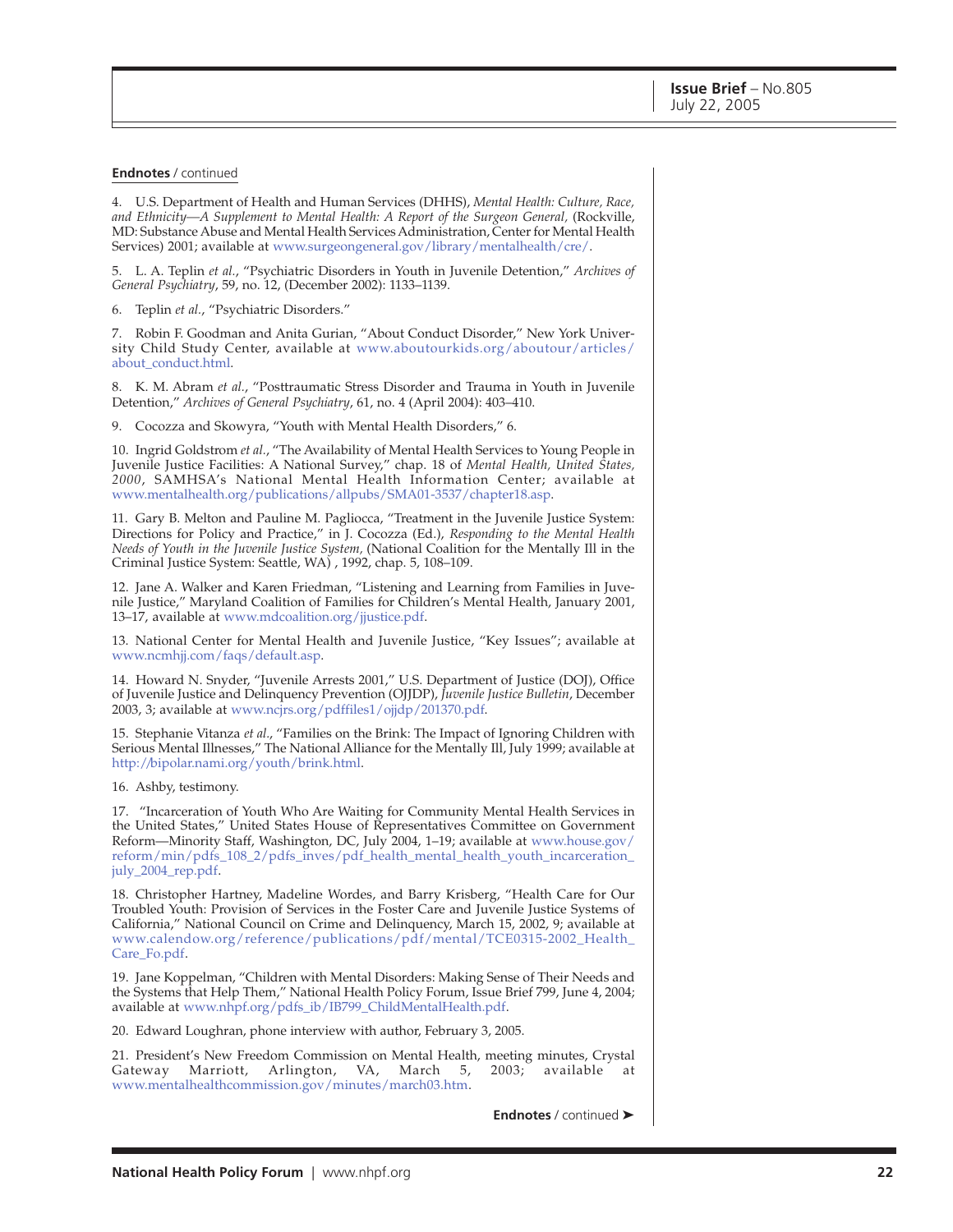**Endnotes** / continued

22. President's New Freedom Commission on Mental Health, meeting minutes.

23. Gary M. Blau, DHHS, phone interview with author, March 11, 2004.

24. Sherry Glied and Alison Evans Cuellar, "Trends and Issues in Child and Adolescent Mental Health," Health Affairs, 22, no. 5 (September/October 2003): 43.

25. "Data Trends: Summaries of research on mental health services for children and adolescents and their families," prepared by the Research and Training Center for Children's Mental Health, University of South Florida, no. 42, (August, 2001): 1; accessed on March 11, 2005 a[t http://datatrends.fmhi.usf.edu/summary\\_42.pdf.](http://datatrends.fmhi.usf.edu/summary_42.pdf)

26. Janet Schalansky, interview with author on February 4, 2005.

27. "Making Sense of Medicaid for Children with Serious Emotional Disturbance," Judge David L. Bazelon Center for Mental Health Law, Washington, DC. September 1999, 15.

28. "Making Sense of Medicaid for Children," 19–32.

29. Mary Giliberti and Rhoda Schulzinger, "Relinquishing Custody: The Tragic Result of Failure to Meet Children's Mental Health Needs," Judge David L. Bazelon Center for Mental Health Law, Washington, DC, March 2000, 10.

30. Jeffrey Butts and Ojmarrh Mitchess, "Brick by Brick: Dismantling the Border Between Juvenile and Adult Justice," *Criminal Justice 2000*, National Criminal Justice Reference Service, 167–172; available at [www.ncjrs.org/criminal\\_justice2000/vol\\_2/02f2.pdf.](http://www.ncjrs.org/criminal_justice2000/vol_2/02f2.pdf)

31. Butts and Mitchness, "Brick by Brick."

32. National Center for Juvenile Justice (NCJJ), "Frequently Asked Questions: Crime Statistics," April 3, 2005.

33. NCJJ, "Frequently Asked Questions."

34. Joe Cocozza, National Center for Mental Health and Juvenile Justice, interview with author, May 23, 2005.

35. Goldstrom *et al.,* "The Availability of Mental Health Services"

36. Snyder, "Juvenile Arrests 2001."

37. NCJJ, "Frequently Asked Questions."

38. David Steinhart, "Pathways to Juvenile Detention Reform: Planning for Juvenile Detention Reforms, A Structured Approach," The Annie E. Casey Foundation, 6; available at [www.aecf.org/initiatives/jdai/pdf/1\\_planning.pdf.](http://www.aecf.org/initiatives/jdai/pdf/1_planning.pdf)

39. DOJ, "Juvenile Correctional Facilities Investigations."

40. DOJ, "Settlements and Court Decisions," Civil Rights Division, Special Litigation Section, December 1995–May 2005; available at [www.usdoj.gov/crt/split/](http://www.usdoj.gov/crt/split/findsettle.htm#Settlements) findsettle.htm#Settlements.

41. DOJ, "Settlements and Court Decisions."

42. Council for Juvenile Justice, "Handle with Care: Serving the Mental Health Needs of Young Offenders," Annual Report, 2000, 2.

43. Daniel Mears, "Critical Challenges in Addressing The Mental Health Needs of Juvenile Offenders," *Justice Policy Journal,* 1, no. 1 (August 2001): 42; available a[t www.cjcj.org/](http://www.cjcj.org/pdf/justice.doc.pdf) pdf/justice.doc.pdf.

44. Goldstrom et al., "The Availability of Mental Health Services."

45. Goldstrom *et al.*, "The Availability of Mental Health Services."

46. Bruce Kamradt, "Funding Mental Health Services for Youth in the Juvenile Justice System: Challenges and Opportunities," National Center for Mental Health and Juvenile Justice, Research and Program Brief, December 2002, 1; available at [www.ncmhjj.com/pdfs/](http://www.ncmhjj.com/pdfs/publications/Funding_Mental_Health_Services.pdf) publications/Funding\_Mental\_Health\_Services.pdf.

**Endnotes** / continued ➤